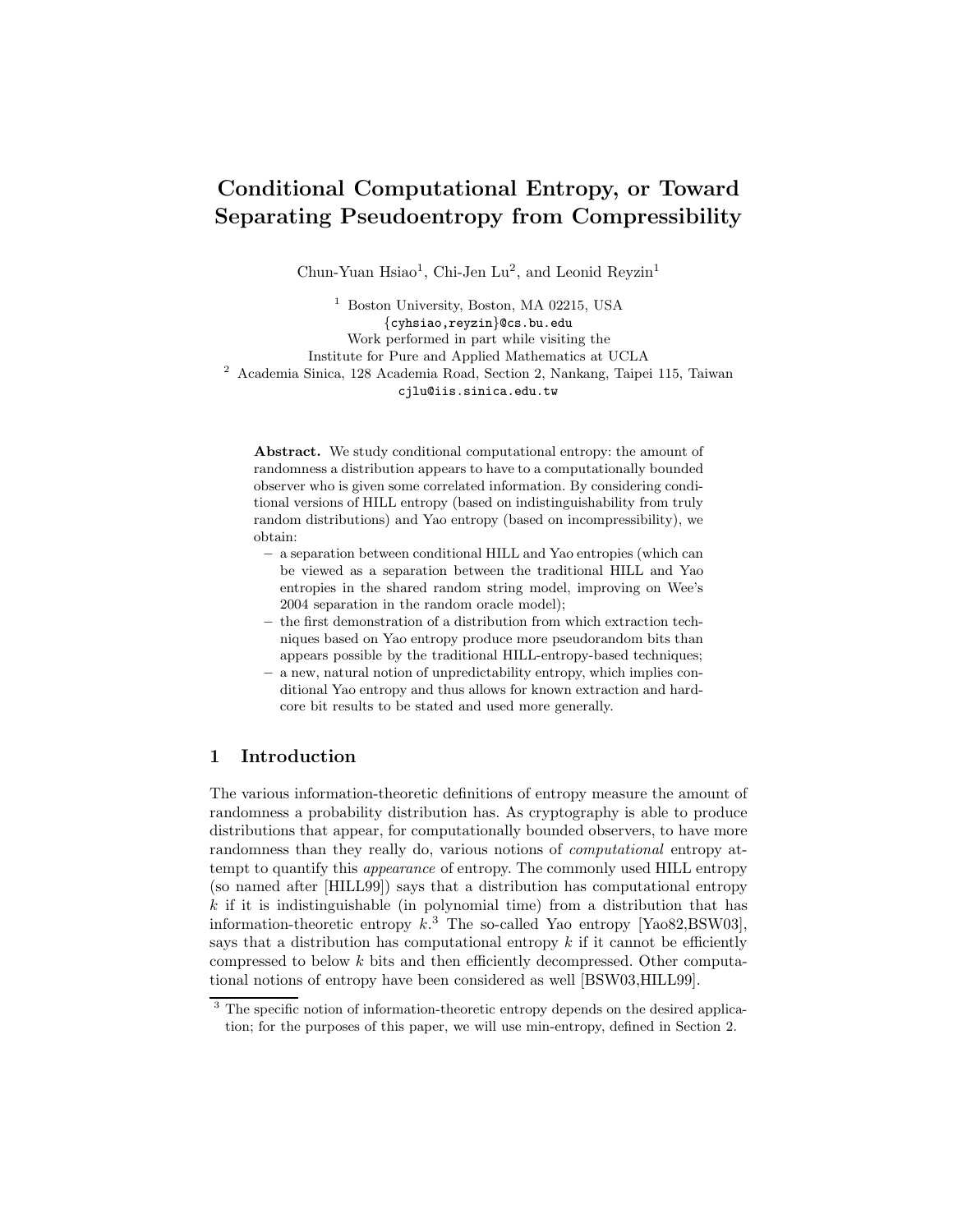#### 2 C.-Y. Hsiao, C.-J. Lu, and L. Reyzin

Computational notions of entropy are useful, in particular, for extracting strings that are pseudorandom (i.e., look uniform to computationally bounded observers) from distributions that appear to have entropy. Indeed, generation of pseudorandom bits is the very purpose of computational entropy defined in [HILL99], and its variant considered in [GKR04]. Pseudorandom bits have many uses, for example, as keys in cryptographic applications.

The adversary in cryptographic applications (or, more generally, an observer) often possesses information related to the distribution whose entropy is being measured. For example, in the case of Diffie-Hellman key agreement [DH76] the adversary has  $g^x$  and  $g^y$ , and the interesting question is the amount of computational entropy of  $g^{xy}$ . Thus, the entropy of a distribution for a particular observer (and thus the pseudorandomness of the extracted strings) depends on what other information the observer possesses. Because notions of computational entropy necessarily refer to computationally-bounded machines (e.g., the distinguisher for the HILL entropy or the compressor and decompressor for the Yao entropy), they must also consider the information available to these machines. This has sometimes been done implicitly (e.g., in [GKR04]); however, most commonly used definitions do not do so explicitly.

In this work, we explicitly put forward notions of conditional computational entropy. This allows us to:

- 1. Separate conditional Yao entropy from conditional HILL entropy by demonstrating a joint distribution  $(X, Z)$  such that X has high Yao entropy but low HILL entropy when conditioned on Z.
- 2. Demonstrate (to the best of our knowledge, first) application of Yao entropy by extracting more pseudorandom bits from a distribution using Yao-entropy-based techniques than seems possible from HILL-entropy-based techniques.
- 3. Define a new, natural notion of unpredictability entropy, which can be used, in particular, to talk about the entropy of a value that is unique, such as  $g^{xy}$  where  $g^x$  and  $g^y$  are known to the observer, and possibly even verifiable, such as the preimage x of a one-way permutation f, where  $y = f(x)$  is known to the observer.

HILL-Yao Separation. The first contribution (Section 3) can be seen as making progress toward the open question of whether Yao entropy implies HILL entropy, attributed in [TVZ05] to Impagliazzo [Imp99] (the converse is known to be true: HILL entropy implies Yao entropy, because compressibility implies distinguishability). Wee [Wee04] showed that Yao entropy does not imply HILL entropy in the presence of a random oracle and a membership testing oracle. Our separation of conditional Yao entropy from conditional HILL entropy can be seen as an improvement of the result of [Wee04]: it shows that Yao entropy does not imply HILL entropy in the presence of a (short) random string, because the distribution  $Z$  on which  $X$  is conditioned is simply the uniform distribution on strings of polynomial length. The separation holds under the quadratic residuosity assumption.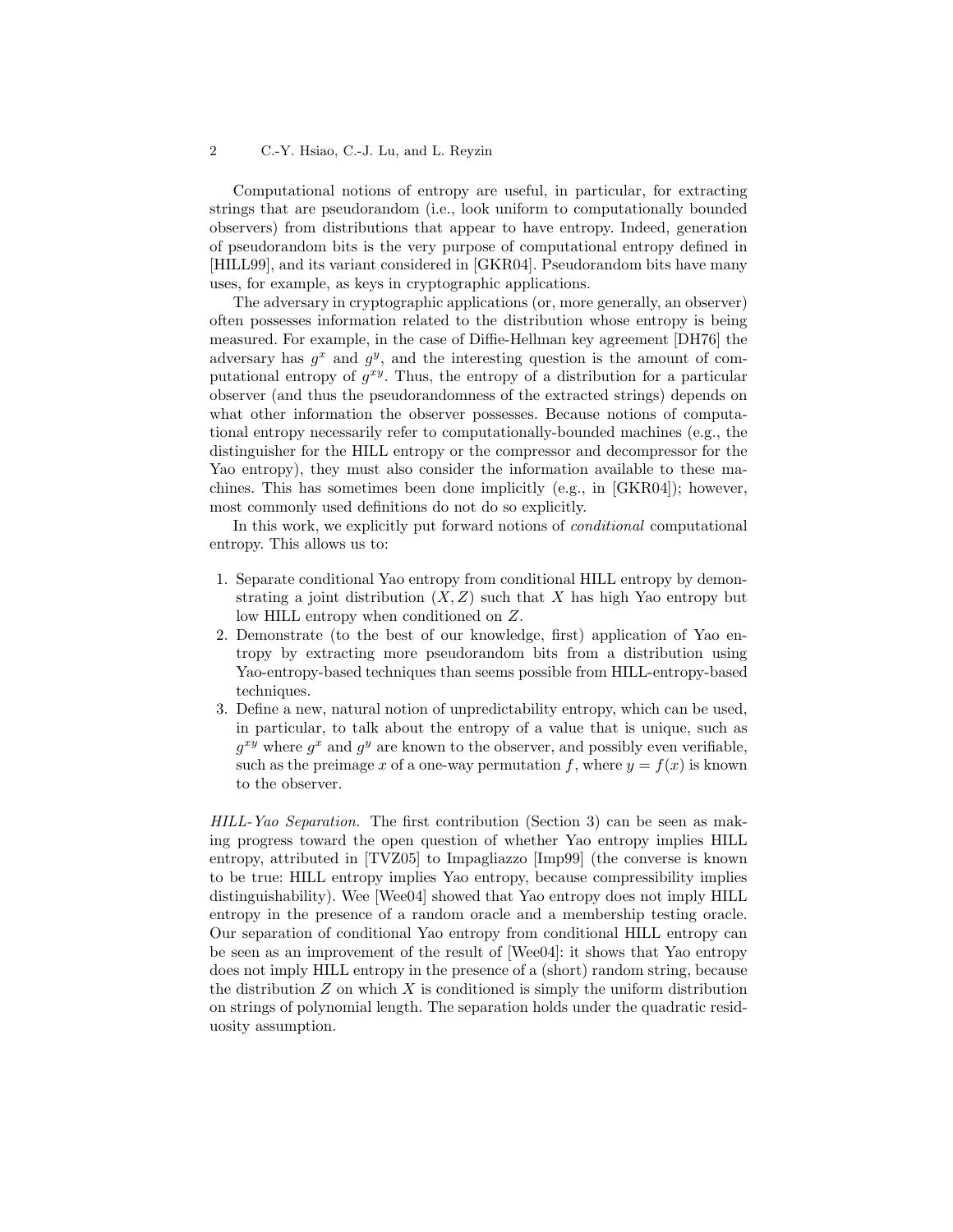Randomness Extraction. Usually, pseudorandomness extraction is analyzed via HILL entropy, because distributions with HILL entropy are indistinguishable from distributions with the same statistical entropy, and we have tools (namely, randomness extractors [NZ96]) to obtain uniform strings from the latter. Tools are also available to extract from Yao entropy: namely, extractors with a special reconstruction property [BSW03]. Our second contribution (Section 4) is to show that considering the Yao entropy and applying a reconstructive extractor can yield many more pseudorandom bits than the traditional analysis, because, according to our first result, Yao entropy can be much higher than HILL entropy. This appears to be the first application of Yao entropy, and also demonstrates the special power of reconstructive extractors.

It is worth mentioning that while our separation of entropies is conditional, the extraction result holds even for the traditional (unconditional) notion of pseudorandomness. The analysis of pseudorandomness of the resulting string, however, relies on the notion of conditional entropy, thus demonstrating that it can be a useful tool even in the analysis of pseudorandomness of unconditional distributions.

Unpredictability Entropy. Unpredictability entropy is a natural formalization of a previously nameless notion that was implicitly used in multiple works.. Our definition essentially says that if some value cannot be predicted from other information with probability higher than  $2^{-k}$ , then it has entropy k when conditioned on that information. For example, when a one-way permutation  $f$  is hard to invert with probability higher than  $2^{-k}$ , then conditioned on  $f(x)$ , the value x has entropy  $k$ . The use of *conditional* entropy is what makes this definition meaningful for cryptographic applications.

We demonstrate that almost  $k$  pseudorandom bits can be extracted from distributions with unpredictability entropy  $k$ , by showing that unpredictability entropy implies conditional Yao entropy, to which reconstruction extractors can be applied. Thus, unpredictability entropy provides a simple language that allows, in particular, known results on hardcore bits of one-way functions to be stated more generally.

We also prove other (fairly straightforward) relations between unpredictability entropy and HILL and Yao conditional entropies.

# 2 Definitions and Notation

In this section we recall the HILL and Yao definitions of computational entropy (or pseudoentropy) and provide the new, conditional definitions.

Notation. We will use n for the length parameter; our distributions will be on strings of length polynomial in  $n$ . We will use  $s$  as the circuit size parameter (or running time bound when dealing with Turing machines instead of circuits). To denote a value x sampled from a distribution X, we write  $x \leftarrow X$ . We denote by  $M(X)$  the probability distribution on the outputs of a Turing machine M,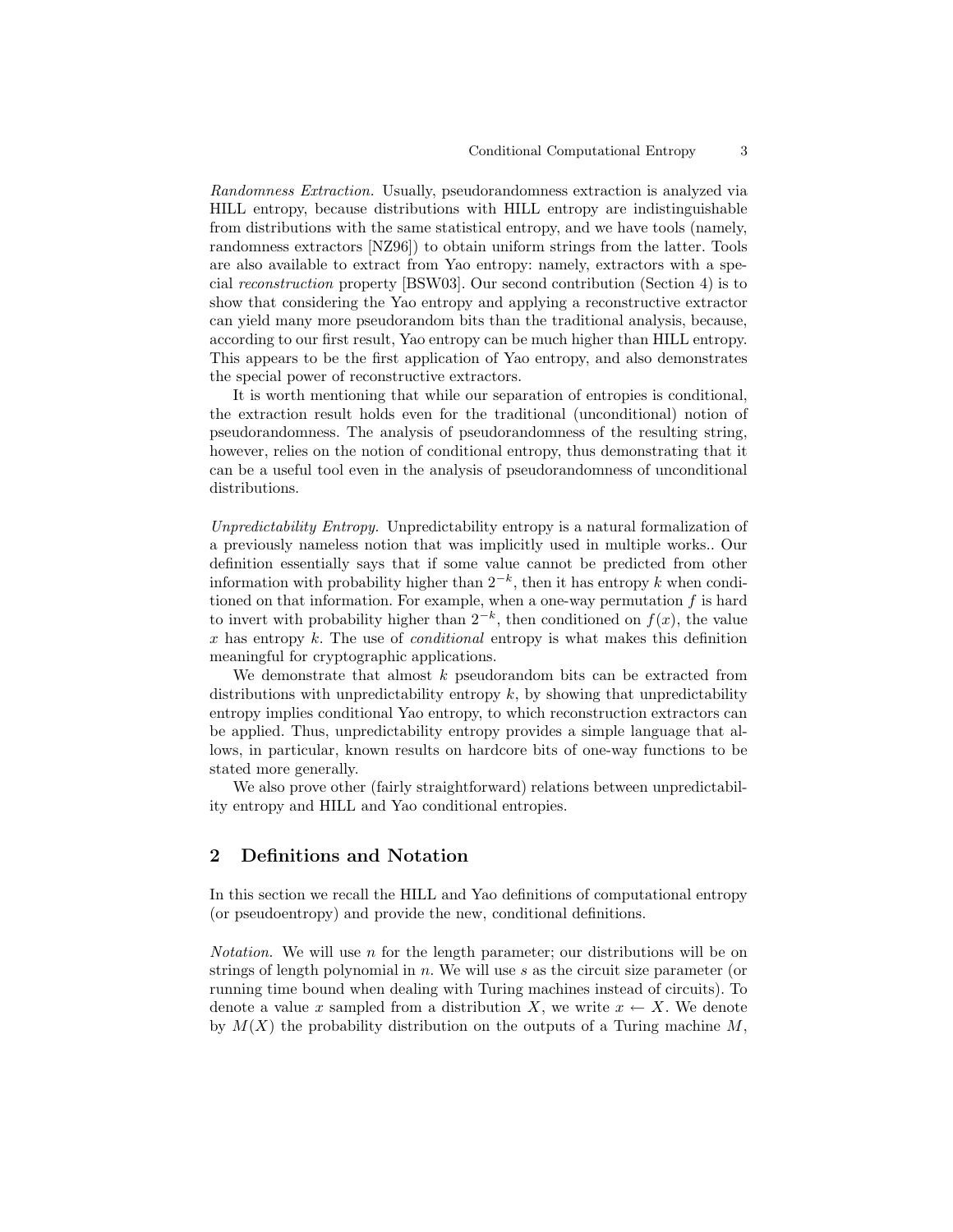taken over the coin tosses (if any) of  $M$  and the random choice of the input  $x$ according to the distribution X. We use  $U_n$  to denote the uniform distribution on  $\{0,1\}^n$ . For a joint distribution  $(X,Z)$ , we write  $X_z$  to denote the conditional distribution of X when  $Z = z$ ; conversely, given a collection of distributions  $X_z$ and a distribution  $Z$ , we use  $(X, Z)$  to denote the joint distribution given by  $Pr[(X, Z) = (x, z)] = Pr[Z = z] Pr[X_z = x].$ 

We may describe more complicated distributions by describing the sampling process and then the sampled outcome. For example,  ${a \leftarrow X; b \leftarrow X : (a, b)}$ denotes two independent samples from X, while  ${a \leftarrow X : (a, M(a, Y))}$  denotes the distribution obtained by sampling  $X$  to get  $a$ , sampling  $Y$  to get  $b$ , running  $M(a, b)$  to get c, and outputting  $(a, c)$ .

The statistical distance between two distributions  $X$  and  $Y$ , denoted by dist(X, Y), is defined as  $\max_T |\Pr[T(X) = 1] - \Pr[T(Y) = 1]|$  where T is any test (function). (This is equivalent to the commonly seen  $dist(X, Y) =$  $\frac{1}{2}\sum_a |\mathbf{Pr}[X = a] - \mathbf{Pr}[Y = a]|.)$  The computational distance with respect to size s circuits, denoted by  $\text{cdist}_{s}(X, Y)$ , limits T to be any circuit of size s.

Unconditional Computational Entropy. The min-entropy of a distribution  $X$ , denoted by  $\mathbf{H}_{\infty}(X)$ , is defined as  $-\log(\max_{x} \mathbf{Pr}[X=x])$ . Although min-entropy provides a rather pessimistic view of a distribution (looking only at its worst-case element), this notion is useful in cryptography, because even a computationally unbounded predictor can guess the value of a sample from  $X$  with probability at most  $2^{-\mathbf{H}_{\infty}(X)}$ . Most results on randomness extractors are formulated in terms of min-entropy of the source distribution.

The first definition says that a distribution has high computational minentropy if it is *indistinguishable* from some distribution with high statistical minentropy. It can thus be seen as generalization of the notion of pseudorandomness of [Yao82], which is defined as indistinguishability from uniform.

Definition 1 ([HILL99,BSW03]). A distribution X has HILL entropy at least k, denoted by  $\mathbf{H}_{\epsilon,s}^{HILL}(X) \geq k$ , if there exists a distribution Y such that  $\mathbf{H}_{\infty}(Y) \geq k$  and cdist $_s(X, Y) \leq \epsilon$ .

 $\text{[HILL99]}$  Y needs to be efficiently samplable; however, for our application, as well as for [BSW03], samplability is not required.)

Another definition of computational entropy considers compression length. Shannon's theorem [Sha48] says that the minimum compression length of a distribution, by all possible compression and decompression functions, is equal to its average entropy (up to small additive terms). Yao [Yao82] proposed to measure computational entropy by imposing computational constraints on the compression and decompression algorithms.<sup>4</sup> In order to convert this into a worst-case (rather than average-case) metric similar to min-entropy, Barak et al. [BSW03] require that any subset in the support of  $X$  (instead of only the entire  $X$ ) be hard to compress.

<sup>4</sup> Yao called it "effective" entropy.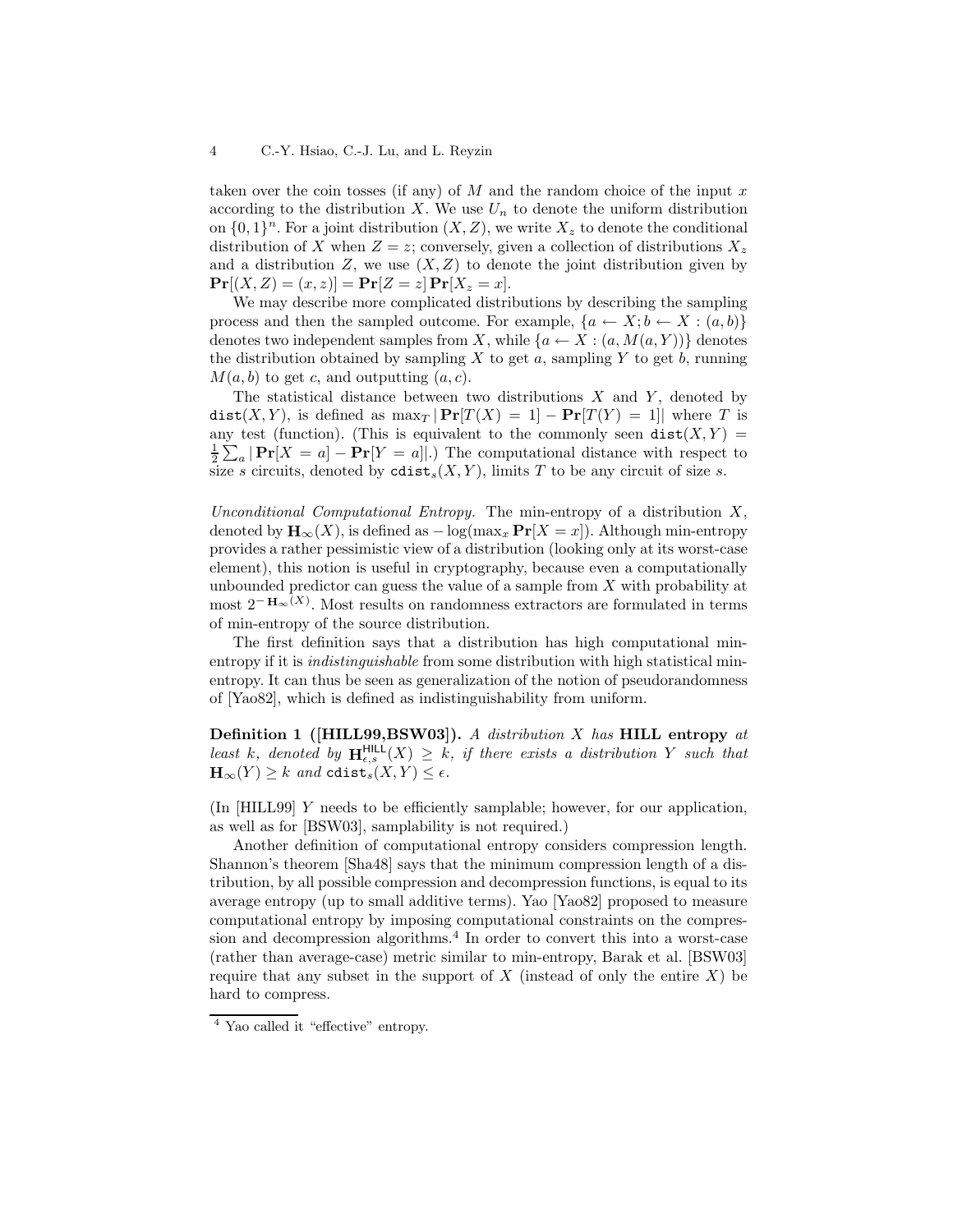Definition 2 ([Yao82,BSW03]). A distribution X has Yao entropy at least k, denoted by  $\mathbf{H}^{\text{Yao}}_{\epsilon,s}(X) \geq k$ , if for every pair of circuits c, d (called "compressor" and "decompressor") of total size s with the outputs of c having length  $\ell$ ,

$$
\Pr_{x \leftarrow X}[d(c(x)) = x] \le 2^{\ell - k} + \epsilon.
$$

Note that just like HILL entropy, for  $\epsilon = 0$  this becomes equivalent to minentropy (this can be seen by considering the singleton set of the most likely element).

Conditional Computational Entropy. Before we provide the new conditional definitions of computational entropy, we need to consider the information-theoretic notion of conditional min-entropy.

Let  $(Y, Z)$  be a distribution. If we take the straightforward average of the min-entropies  $\mathbb{E}_{z\leftarrow Z}[\mathbf{H}_{\infty}(Y_z)]$  to be the conditional min-entropy, we will lose the relation between min-entropy and prediction probability, which is important for many applications (see e.g. Lemma 4 and Lemma 7). For instance, if for half of  $Z, \mathbf{H}_{\infty}(Y_z) = 0$  and the other half  $\mathbf{H}_{\infty}(Y_z) = 100$ , then, given a random z, Y can be predicted with probability over  $1/2$ , much more than  $2^{-50}$  the average would suggest. A conservative approach, taken in [RW05], would be to take the minimum (over z) of  $\mathbf{H}_{\infty}(Y_z)$ . However, this definition may kill "good" distributions like  $Y_z = U_n$  for all  $z \neq 0^n$  and  $Y_z = 0^n$  for  $z = 0^n$ ; although this problem can be overcome by defining a so-called "smooth" version [RW05,RW04], we follow a different approach.

For the purposes of randomness extraction, Dodis et al. [DORS06] observed that because  $Z$  is not under adversarial control, it suffices that the *average*, over Z, of the maximum probability is low. They define average min-entropy:  $\tilde{\mathbf{H}}_{\infty}(Y|Z) \stackrel{\text{def}}{=} -\log(\mathbb{E}_{z\leftarrow Z}[2^{-\mathbf{H}_{\infty}(Y|Z=z)}] = -\log(\mathbb{E}_{z\leftarrow Z}[\max_y \mathbf{Pr}[Y_z=y]]).$  This definition averages prediction probabilities before taking the logarithm and ensures that for any predictor  $P$ ,  $\mathbf{Pr}_{(y,z)\leftarrow (Y,Z)}[P(z) = y] \leq 2^{-\tilde{\mathbf{H}}_{\infty}(Y|Z)}$ . It also ensures that randomness extraction works almost as well as it does for unconditional distributions; see Section 4.

Using this definition of conditional min-entropy, defining conditional HILLentropy is straightforward.

**Definition 3 (Conditional HILL entropy).** For a distribution  $(X, Z)$ , we say X has HILL entropy at least k conditioned on Z, denoted by  $\mathbf{H}_{\epsilon,s}^{\text{HILL}}(X|Z) \geq k$ , if there exists a collection of distributions  $Y_z$  (giving rise to a joint distribution  $(Y, Z)$ ) such that  $\tilde{H}_{\infty}(Y|Z) \geq k$  and cdist<sub>s</sub> $((X, Z), (Y, Z)) \leq \epsilon$ .

For conditional Yao entropy, we simply let the compressor and decompressor have z as input.

**Definition 4 (Conditional Yao entropy).** For a distribution  $(X, Z)$ , we say X has Yao entropy at least k conditioned on Z, denoted by  $\mathbf{H}^{\text{Yao}}_{\epsilon,s}(X|Z) \geq k$ , if for every pair of circuits c, d of total size s with the outputs of c having length  $\ell$ ,

$$
\Pr_{(x,z)\leftarrow(X,Z)}[d(c(x,z),z) = x] \le 2^{\ell-k} + \epsilon.
$$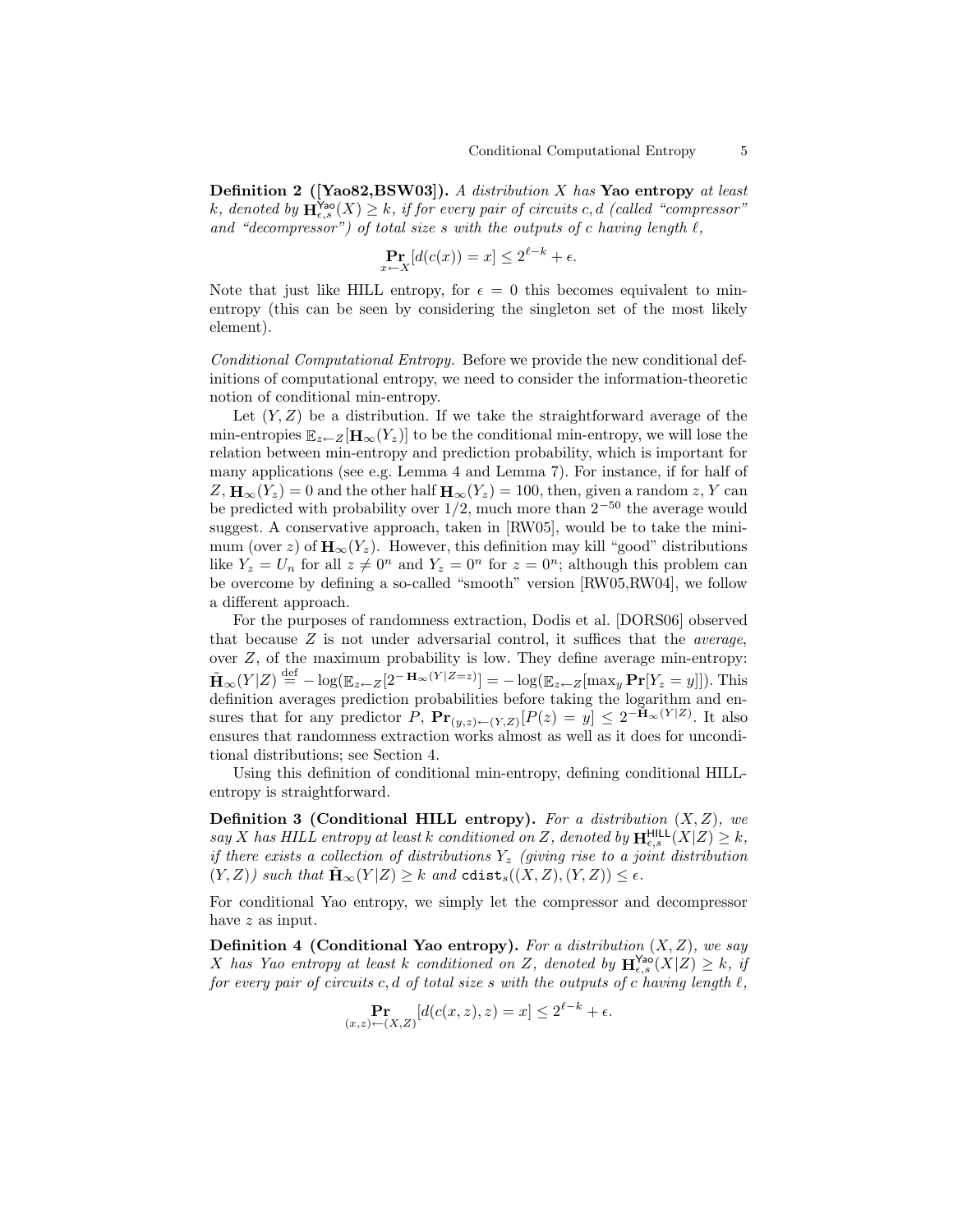We postpone the discussion of unpredictability entropy until Section 5.

Asymptotic Definitions. All above definitions are with respect to a single distribution and fixed-size circuits. We are also interested in their asymptotic behaviors, so we consider *distribution ensembles*. In this case, everything is parameterized by n:  $X^{(n)}$ ,  $s(n)$ , and  $\epsilon(n)$ . In such a case, whether circuits in our definitions are determined after  $n$  is chosen (the nonuniform setting), or whether an algorithm of running time  $s(n)$  is chosen independent of n (the uniform setting) makes a difference. We consider the nonuniform setting.

We omit the subscripts  $s(n)$  and  $\epsilon(n)$  when they "denote" any polynomial and negligible functions, respectively  $(\epsilon(n)$  is negligible if  $\epsilon(n) \in n^{-\omega(1)}$ ). More precisely, we write  $\mathbf{H}^{\text{HILL}}(X^{(n)}) \geq k(n)$ , if there is a distribution ensemble  $Y^{(n)}$ such that  $\mathbf{H}_{\infty}(Y^{(n)}) \geq k(n)$  for all n, and for every polynomial  $s(n)$ , there exists a negligible  $\epsilon_s(n)$  such that  $\text{cdist}_{s(n)}(X^{(n)}, Y^{(n)}) \leq \epsilon_s(n)$ . Similarly for the other definitions.

### 3 Separating HILL Entropy from Yao Entropy

In this section we construct a joint distribution  $(X, Z)$ ,<sup>5</sup> such that given Z, the distribution X has high Yao but low HILL entropy; namely,  $\mathbf{H}^{\text{Yao}}(X|Z) \gg$  $\textbf{H}^{\text{HILL}}(X|Z)$ . This is a separation of conditional HILL and Yao entropies. Since Z will be simply a polynomially long random string, this result can also be viewed as a separation of Yao entropy and HILL entropy in the Common Reference String (CRS) model. (In this model one assumes that a uniformly-distributed string of length  $q(n)$ , for some fixed polynomial q, is accessible to everyone.)

Our construction uses a non-interactive zero knowledge proof system, so we describe it briefly in the following subsection.

#### 3.1 Non-Interactive Zero Knowledge (NIZK)

NIZK was introduced by Blum et al. [BFM88,BDMP91]. For our purposes, a single-theorem variant suffices. Let  $\lambda$  be a positive polynomial and  $L \in \mathbf{NP}$  be a language that has witnesses of length n for theorems of lengths  $(\lambda(n-1), \lambda(n))$ . (It is easier for us to measure everything in terms of witness length rather than the more traditional theorem length, but they are anyway polynomially related for the languages we are interested in.) NIZK works in the CRS model. Let  $q$ be a positive polynomial, and let the CRS be  $r \leftarrow U_{q(n)}$  when witnesses are of length  $n$ . A NIZK proof system for  $L$  is a pair of polynomial-time Turing machines  $(P, V)$ , called the *prover* and the *verifier* (as well as the polynomial q) such that the following three conditions hold.

1. Completeness:  $\forall \phi \in L$  with NP witness w, if  $\pi = P(\phi, w, r)$  is the proof generated by P, then  $\mathbf{Pr}_{r \leftarrow U_{q(n)}}[\mathsf{V}(\phi,\pi,r)=1] = 1.6$ 

<sup>&</sup>lt;sup>5</sup> Actually,  $(X, Z)$  should be defined as a distribution ensemble  $(X^{(n)}, Z^{(n)})$ , but we'll omit the superscript for ease of notation.

 $6$  If P is probabilistic, the probability is taken over the choice r and random choices made by P.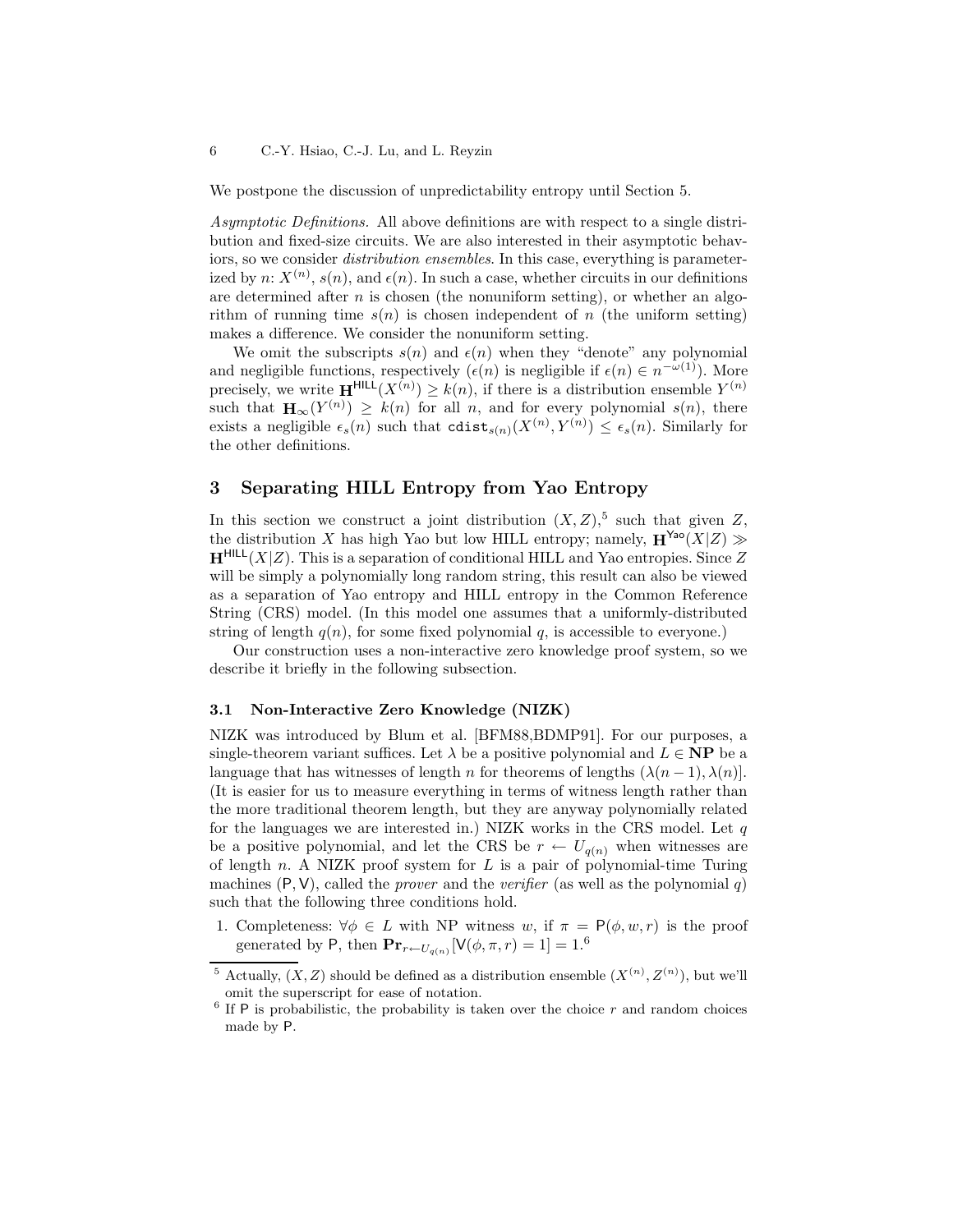- 2. Soundness: Call r bad if  $\exists \phi \notin L$ ,  $\exists \pi'$ , such that  $\mathsf{V}(\phi, \pi', r) = 1$  (and good otherwise). Then  $Pr_{r \leftarrow U_{q(n)}}[r]$  is bad] is negligible in n.
- 3. Zero-knowledgeness: There is a probabilistic polynomial time Turing machine SIM called the simulator, such that  $\forall \phi \in L$  and every witness w for  $\phi$ , SIM( $\phi$ ) = ( $\phi$ ,  $\Pi$ <sub>SIM</sub>,  $R$ <sub>SIM</sub>) is computationally indistinguishable from  $(\phi, \Pi, R) = \{r \leftarrow U_{q(n)}; \pi \leftarrow P(\phi, w, r) : (\phi, \pi, r)\}.$

For our analysis, we need two additional properties. First, we need the proofs  $\pi$  not to add too much entropy. For this, we use ideas on unique NIZK by Lepinski, Micali and shelat [LMS05]. We do not need the full-fledged uniZK system; rather, the single-theorem system described as the first part of the proof of [LMS05, Theorem 1] suffices (it is based on taking away most of the prover freedom for the single-theorem system of [BDMP91]). The protocol of [LMS05] is presented in the public-key model, in which the prover generates the public key  $(x, y)$  consisting of an *n*-bit modulus x and *n*-bit value  $y \in \mathbb{Z}_x^*$ . To make it work for our setting, we simply have the prover generate the public key during the proof and put it into  $\pi$ . Once the public key is fixed, the prover has no further choices in generating  $\pi$ , except choosing a witness w for  $\phi \in L$  (note that this actually requires a slight modification to the proof of [LMS05], which we describe in Appendix A).

The second property we need is that the simulated shared randomness  $R_{SIM}$ is independent of the simulator input  $\phi$ . It is satisfied by the [LMS05] proof system (as well as by the [BDMP91] system on which it is based).

The zero-knowledge property of the [LMS05] proof system is based on the following assumption (the other properties are unconditional).

# Assumption 1 (Quadratic Residuousity [GM84] for Blum Integers)

For all probabilistic polynomial time algorithms  $P$ , if  $p_1$  and  $p_2$  are random  $n/2$ -bit primes congruent to 3 modulo 4, y is a random integer between 1 and  $p_1p_2$  with Jacobi symbol  $\left(\frac{y}{p_1p_2}\right) = 1$ , and  $b = 1$  if y is a quadratic residue modulo  $p_1p_2$  and 0 otherwise, then  $|1/2 - \Pr[P(y, p_1p_2) = b]|$  is negligible in n.

The formal statement of the properties we need from [LMS05] follows.

**Lemma 1** ([LMS05]+Appendix A). If the above assumption holds, then there exists an NIZK proof system for any language  $L \in \mathbb{NP}$  with the following additional properties: (1) if r is good and  $\phi$  has t distinct witnesses w, then the number of proofs  $\pi$  for  $\phi$  that are accepted by V is at most  $t2^{2n}$ , and (2) the string  $R_{SIM}$  output by the simulator is independent of the simulator input  $\phi$ .

#### 3.2 The Construction

Our intuition is based on the separation by Wee [Wee04], who demonstrated an oracle relative to which there is a random variable that has high Yao and low HILL entropy. His oracle consists of a random length-increasing function and an oracle for testing membership in the sparse range of this function. The random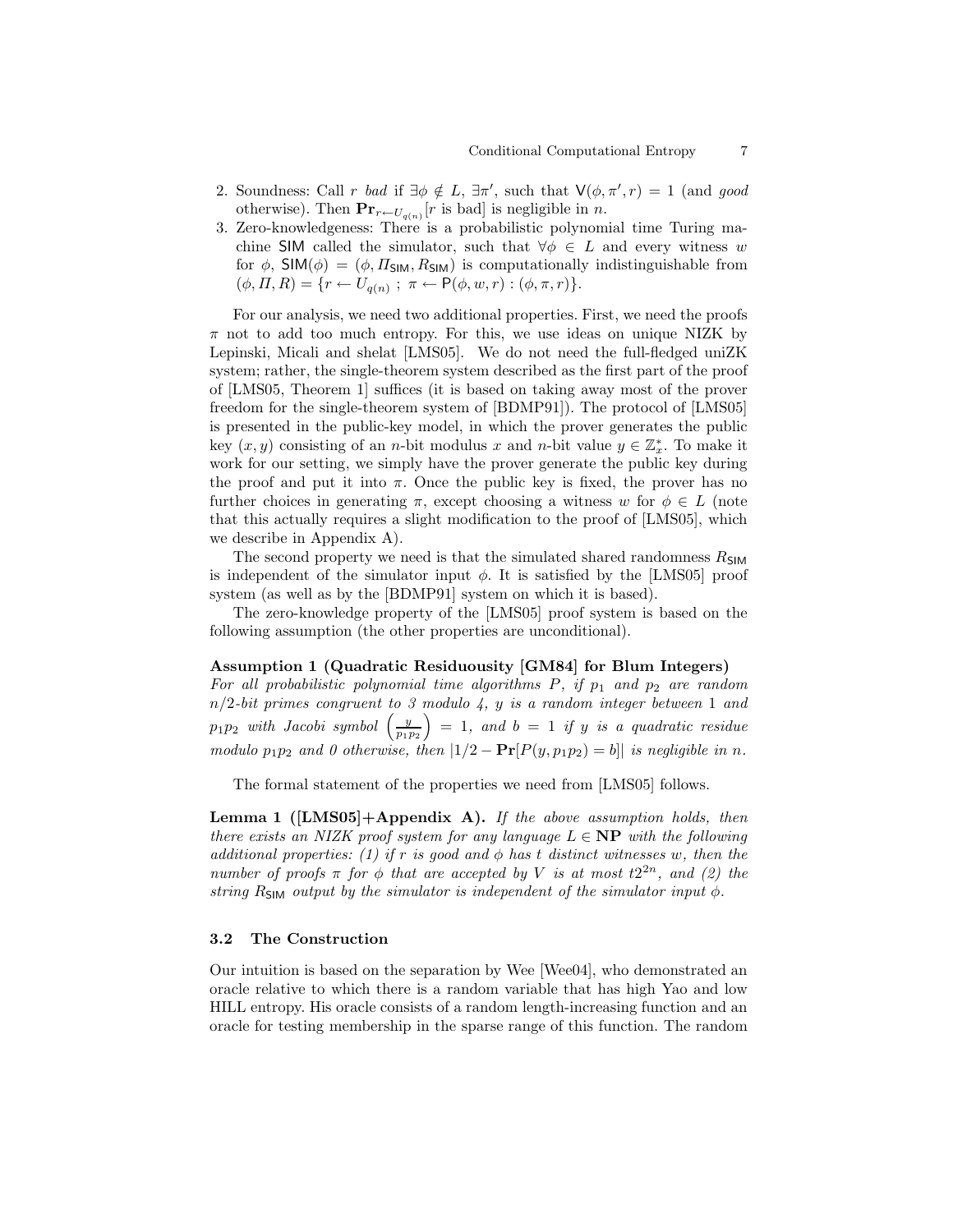variable is simply the range of the function. The ability to test membership in the range helps distinguish it from uniform, hence HILL entropy is low. On the other hand, knowing that a random variable is in the range of a random function does not help to compress it, hence Yao entropy is high.

We follow this intuition, but replace the length-increasing random function and the membership oracle with a pseudorandom generator and an NIZK proof of membership, respectively. Our distribution  $X$  consists of two parts: 1) output of a pseudorandom generator and, 2) an NIZK proof that the first part is as alleged. However, an NIZK proof requires a polynomially long random string (shared, but not controlled, by the prover and the verifier). So we consider the computational entropy of  $X$ , *conditioned* on a polynomially long random string r chosen from the uniform distribution  $Z = U_{q(n)}$ .

Let  $G: \{0,1\}^n \to \{0,1\}^{\lambda(n)}$ , for some polynomial  $\lambda$ , be a pseudorandom generator (in order to avoid adding assumptions, we can build based on Assumption 1), and let  $((P, V), q)$  be the NIZK proof system guaranteed by Lemma 1 for the **NP** language  $L = {\phi | \exists \alpha \text{ such that } \phi = G(\alpha)}$ . Let  $Z = R = U_{q(n)}$ . Our random variable X consists of two parts  $(G(U_n), \pi)$ , where  $\pi$  is the proof, generated by  $P$ , that the first part is an output of  $G$ . More precisely, the joint distribution  $(X, Z)$  is defined as  $\{\alpha \leftarrow U_n : r \leftarrow U_{q(n)} : \pi \leftarrow P(G(\alpha), \alpha, r)$ :  $((G(\alpha), \pi), r)$ . Note that because X contains a proof relative to the random string r, it is defined only after the value  $r$  of  $Z$  is fixed.

# Lemma 2 (Low HILL entropy).  $\textbf{H}^{\textsf{HILL}}(X|Z) < 3n+1$ .

*Proof.* Suppose there is some collection  ${Y_r}_{r \in Z}$  for which  $\tilde{\mathbf{H}}_{\infty}(Y|Z) \geq 3n + 1$ . We will show that there is a distinguisher that distinguishes  $(X, Z)$  from  $(Y, Z)$ . In fact, we will use the verifier  $V$  of the NIZK proof system as a universal distinguisher, which works for every such Y.

Let  $p(r) \stackrel{\text{def}}{=} \max_y \mathbf{Pr}[Y_r = y]$  be the probability of most likely value of the random variable  $Y_r$ .

When r is good, the number of  $(\phi, \pi)$  pairs for which  $V(\phi, \pi, r) = 1$  is at most  $2^{3n}$ : the total number  $2^n$  of witnesses times the number of proofs  $2^{2n}$  for each witness. Now, parse  $y$  as a theorem-proof pair. The number of  $y$  such that  $V(y, r) = 1$  is at most  $2^{3n}$ , and each of these y happens with probability at most  $p(r)$ . Therefore, when r is good,  $\mathbf{Pr}_{y \leftarrow Y_r}[\mathsf{V}(y,r) = 1] \leq 2^{3n} p(r)$ , by the union bound. Hence, for any r,  $\mathbf{Pr}_{y \leftarrow Y_r} [V(y, r)] = 1 \land r$  is good  $\leq 2^{3n} p(r)$  (for good  $r$  this is the same as above, and for bad  $r$  this probability is trivially 0, because of the conjunction).

Now consider running  $V$  on a sample from  $(Y, Z)$ .

$$
\begin{aligned}\n\mathbf{Pr}_{(y,r)\leftarrow(Y,Z)}[\mathsf{V}(y,r)=1] &\leq \mathbf{Pr}_{r\leftarrow Z}[r\text{ is bad}] + \mathbf{Pr}_{(y,r)\leftarrow(Y,Z)}[\mathsf{V}(y,r)=1 \ \wedge \ r \text{ is good}] \\
&\leq \mathsf{negl}(n) + \mathop{\mathbb{E}}_{r\leftarrow Z}[\mathop{\mathbf{Pr}}_{y\leftarrow Y_r}[\mathsf{V}(y,r)=1 \ \wedge \ r \text{ is good}]] \\
&\leq \mathsf{negl}(n) + \mathop{\mathbb{E}}_{r\leftarrow Z}[2^{3n}p(r)] \\
&\leq \mathsf{negl}(n) + \frac{1}{2}\n\end{aligned}
$$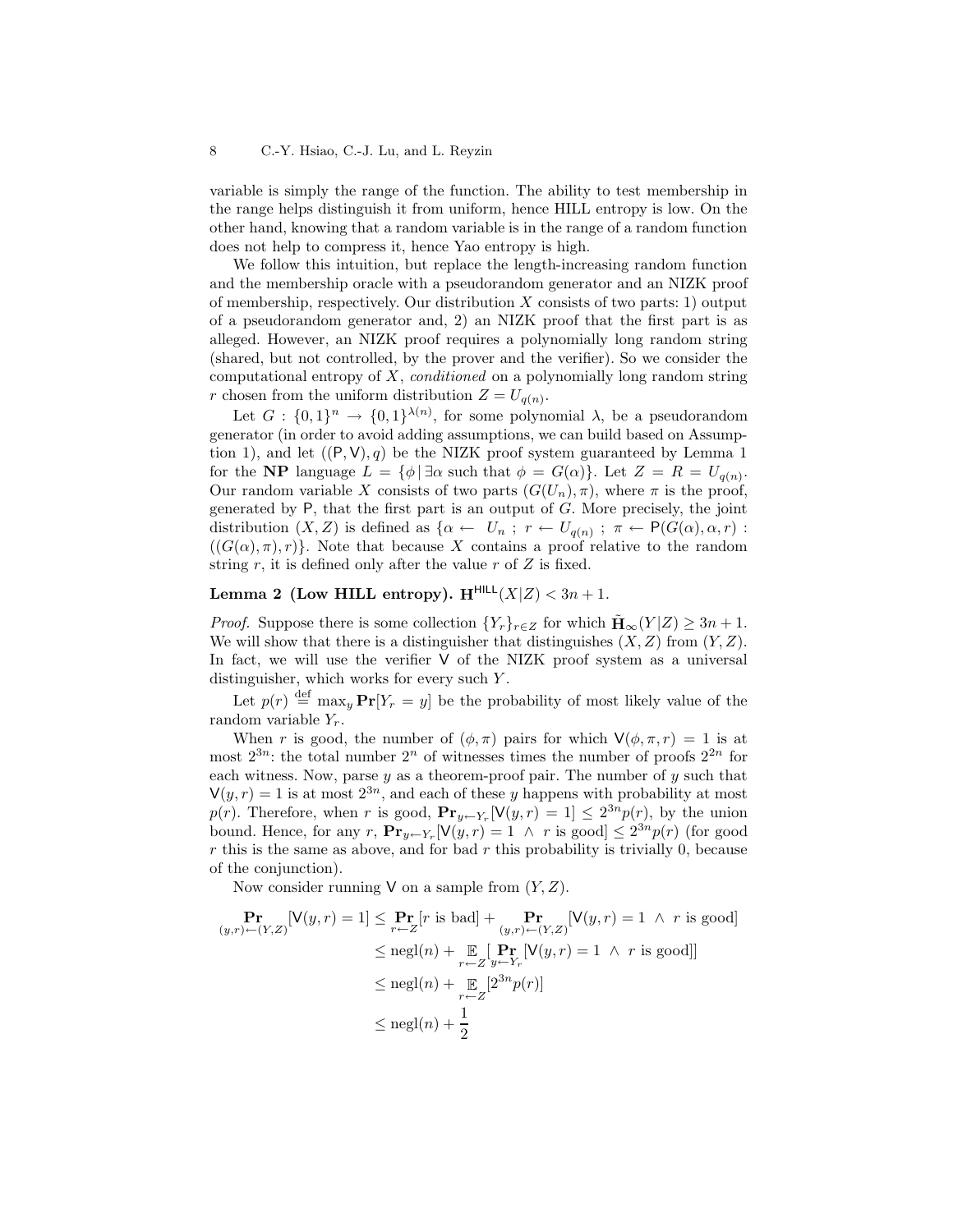(the last inequality follows from the definition of  $\tilde{\mathbf{H}}_{\infty}$ :  $2^{-\tilde{\mathbf{H}}_{\infty}(Y|Z)} = \mathbb{E}_{r \leftarrow Z}[p(r)]$  $\leq 2^{-(3n+1)}$ .

Since  $\mathbf{Pr}_{(x,r)\leftarrow(X,Z)}[V(x,r)=1]=1, V$  distinguishes  $(X,Z)$  from  $(Y,Z)$  with advantage close to  $1/2$ .

Lemma 3 (High Yao entropy). If Assumption 1 holds, then  $H^{\text{Yao}}(X|Z) \geq$  $\lambda(n)$ .

*Proof.* Let  $s(n)$  be a polynomial. The following two statements imply that under Assumption 1,  $\epsilon_s(n) \stackrel{\text{def}}{=} \text{cdist}_{s(n)}((X, Z), \text{SIM}(U_{\lambda(n)}))$  is negligible, by the triangle inequality.

- 1. cdist<sub>s(n)</sub>((X, Z), SIM( $G(U_n)$ )) is negligible. Indeed, fix a seed  $\alpha \in \{0,1\}^n$ for G, and let  $(X_\alpha, Z) = \{r \leftarrow U_{q(n)}; \pi \leftarrow P(G(\alpha), \alpha, r) : ((G(\alpha), \pi), r)\}.$  By the zero-knowledge property, we know that  $\text{cdist}_{s(n)}((X_\alpha,Z),\text{SIM}(G(\alpha)))$ is negligible. Since it holds for every  $\alpha \in \{0,1\}^n$ , it also holds for a random  $\alpha$ ; we conclude that  $\text{cdist}_{s(n)}((X,Z), \text{SIM}(G(U_n)))$  is negligible.
- 2. cdist<sub>s(n)</sub>(SIM( $U_{\lambda(n)}$ ), SIM( $G(U_n)$ )) is negligible, because G is a pseudorandom generator.

By definition of  $\epsilon_s(n)$ , if the compressor and decompressor c and d have total size  $t$ , then

$$
\left|\Pr_{(x,z)\leftarrow (X,Z)}[d(c(x,z),z)=x] \right. \nonumber \\ \left. - \Pr_{(x,z)\leftarrow \text{SIM}(U_{\lambda(n)})}[d(c(x,z),z)=x] \right| \leq \epsilon_s(n)\,,
$$

where  $s = t + (size of circuit to check equality of strings of length  $|x|$ ), because$ we can use  $d(c(\cdot,\cdot),\cdot)$  together with the equality operator as a distinguisher.

Let the output length of c be  $\ell$ . Then  $\mathbf{Pr}_{(x,z)\leftarrow \mathsf{SIM}(U_{\lambda(n)})}[d(c(x,z),z)=x]\leq$  $2^{\ell-\lambda(n)}$ , because for every fixed  $z, x$  contains  $\phi \in U_{\lambda(n)}$  (because by Lemma 1, z is independent of  $\phi$  in the NIZK system we use). Hence  $\mathbf{Pr}_{(x,z)\leftarrow (X,Z)}[d(c(x,z),z)]$  $= x \leq 2^{\ell - \lambda(n)} + \epsilon_s(n)$ , and  $\mathbf{H}_{\epsilon_s(n),t(n)}^{\mathsf{Y}_{\mathsf{ao}}}(X|Z) \geq \lambda(n)$ . For every polynomial  $t(n)$ , the value  $s(n)$  is polynomially bounded, and therefore  $\epsilon_s(n)$  is negligible, so  $\mathbf{H}^{\text{Yao}}(X|Z) \geq \lambda(n).$ 

Remark 1. In the previous paragraph, we could consider also the simulated proof  $\pi$  (recall  $x = (\phi, \pi)$ ) when calculating  $\mathbf{Pr}_{(x,z)\leftarrow \mathsf{SIM}(U_{\lambda(n)})}[d(c(x,z),z)$ x] for even higher Yao entropy. A simulated proof  $\pi$  contains many random choices made by the simulator. Although the simulator algorithm for [LMS05] is not precisely specified, but rather inferred from the simulator in [BDMP91], it is quite clear that the simulator will get to flip at least three random coins per clause in the 3-CNF formula produced out of  $\phi$  in the reduction to 3-SAT (these three coins are needed in order to simulate the location of the  $(0,0,0)$ ) triple [LMS05, proof of Theorem 1, step 9] among the eight triples). This more careful calculation of  $\mathbf{Pr}_{(x,z)\leftarrow \mathsf{SIM}(U_{\lambda(n)})}[d(c(x,z),z) = x]$  will yield the slightly stronger statement  $\mathbf{H}^{\text{Yao}}(X|Z) \geq \lambda(n) + 3\gamma(n)$ , where  $\gamma(n)$  is the number of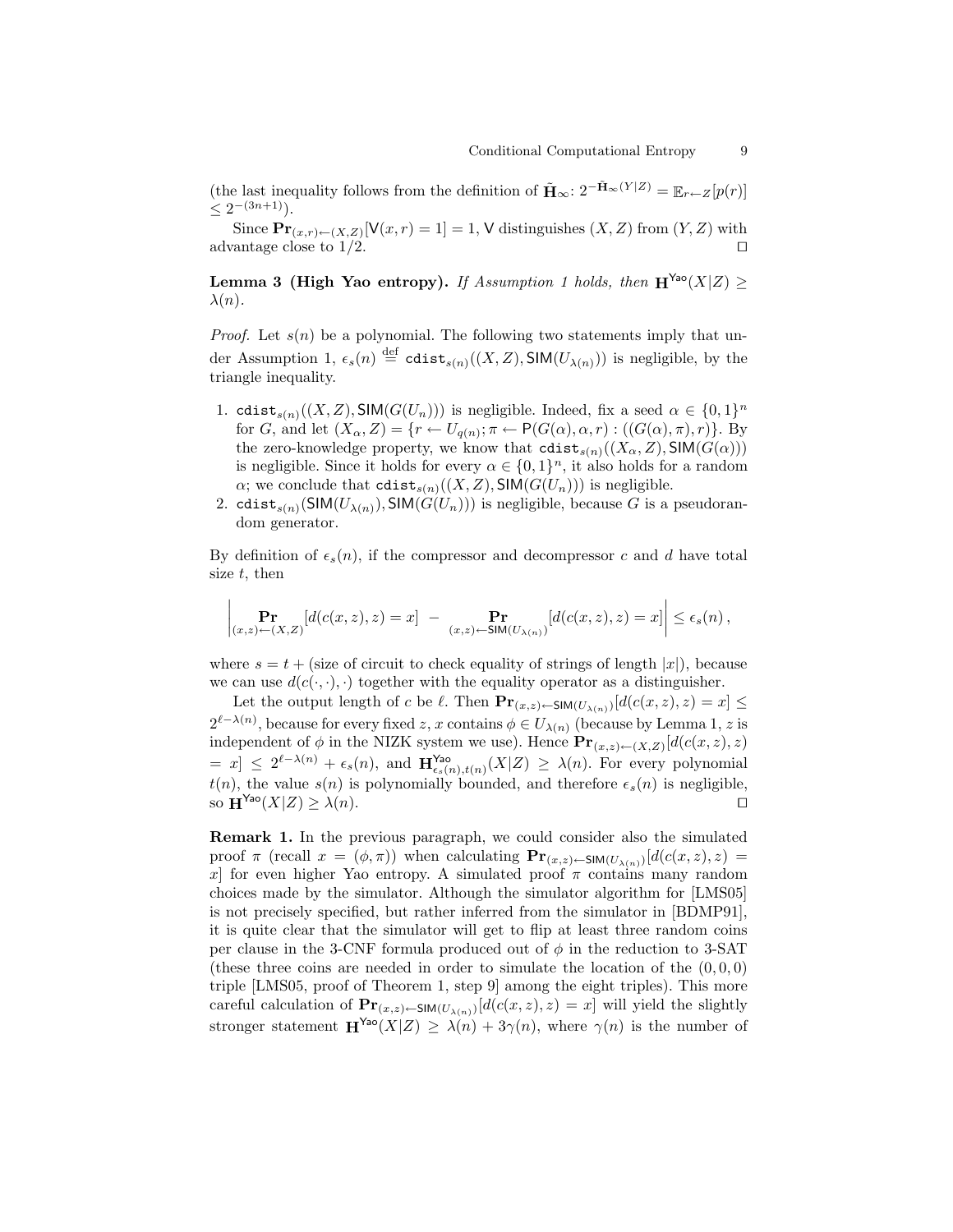clauses in the 3-CNF formula. This more careful analysis is not needed here, but will be used in Section 4.3.

Since for any polynomial  $\lambda(n)$ , we have pseudorandom generators of stretch  $\lambda$ , Lemma 2 and Lemma 3 yield the following theorem.

Theorem 1 (Separation). Under the Quadratic Residuosity Assumption, for every polynomial  $\lambda$ , there exists a joint distribution ensemble  $(X^{(n)}, Z^{(n)})$  such that  $\mathbf{H}^{\mathsf{Yao}}(X^{(n)} | Z^{(n)}) \geq \lambda(n)$  and  $\mathbf{H}^{\mathsf{HILL}}(X^{(n)} | Z^{(n)}) \leq 3n+1$ . Moreover,  $Z^{(n)} =$  $U_{q(n)}$  for some polynomial  $q(n)$ .

# 4 Randomness Extraction

As mentioned in the introduction, one of the main applications of computational entropy is the extraction of pseudorandom bits. Based on Theorem 1, in this section we show that the analysis based on Yao entropy can yield many more pseudorandom bits than the traditional analysis based on HILL entropy. Although Theorem 1 is for the conditional setting, we will see an example of extraction that benefits from the conditional-Yao-entropy analysis for the unconditional setting as well.

Before talking about extracting pseudorandom bits from computational entropy, let us look at a tool for analogous task in the information-theoretic setting: an *extractor* takes a distribution Y of min-entropy  $k$ , and with the help of a uniform string called the seed, "extracts" the randomness contained in Y and outputs a string of length  $m$  that is *almost uniform* even given the seed.

**Definition 5** ([NZ96]). A polynomial-time computable function  $E: \{0,1\}^n \times$  $\{0,1\}^d \to \{0,1\}^m \times \{0,1\}^d$  is a strong  $(k,\epsilon)$ -extractor if the last d outputs of bits of E are equal to the last d input bits (these bits are called seed), and  $\texttt{dist}((E(X, U_d), U_m \times U_d) \leq \epsilon~for~every~distribution~X~on~\{0, 1\}^n~with~\textbf{H}_{\infty}(X) \geq 0$ k. The number of extracted bits is m, and the entropy loss is  $k - m$ .

There is a long line of research on optimizing the parameters of extractors: minimizing seed length, minimizing  $\epsilon$ , and maximizing m. For applications of primary interest here—using extracted randomness for cryptography—seed length is less important, because strong extractors can use non-secret random seeds, which are usually much easier to create than the secret from which the pseudorandom bits are being extracted. It is more important to maximize  $m$  (as close to k as possible), while keeping  $\epsilon$  negligible.<sup>7</sup>

#### 4.1 Extracting from Conditional HILL Entropy

It is not hard to see that applying an extractor on distributions with HILL entropy yields pseudorandom bits; because otherwise the extractor together with

 $^7$  This is in contrast to the derandomization literature, where a small constant  $\epsilon$  suffices, and one is more interested in (simultaneously) maximizing  $m$  and minimizing d.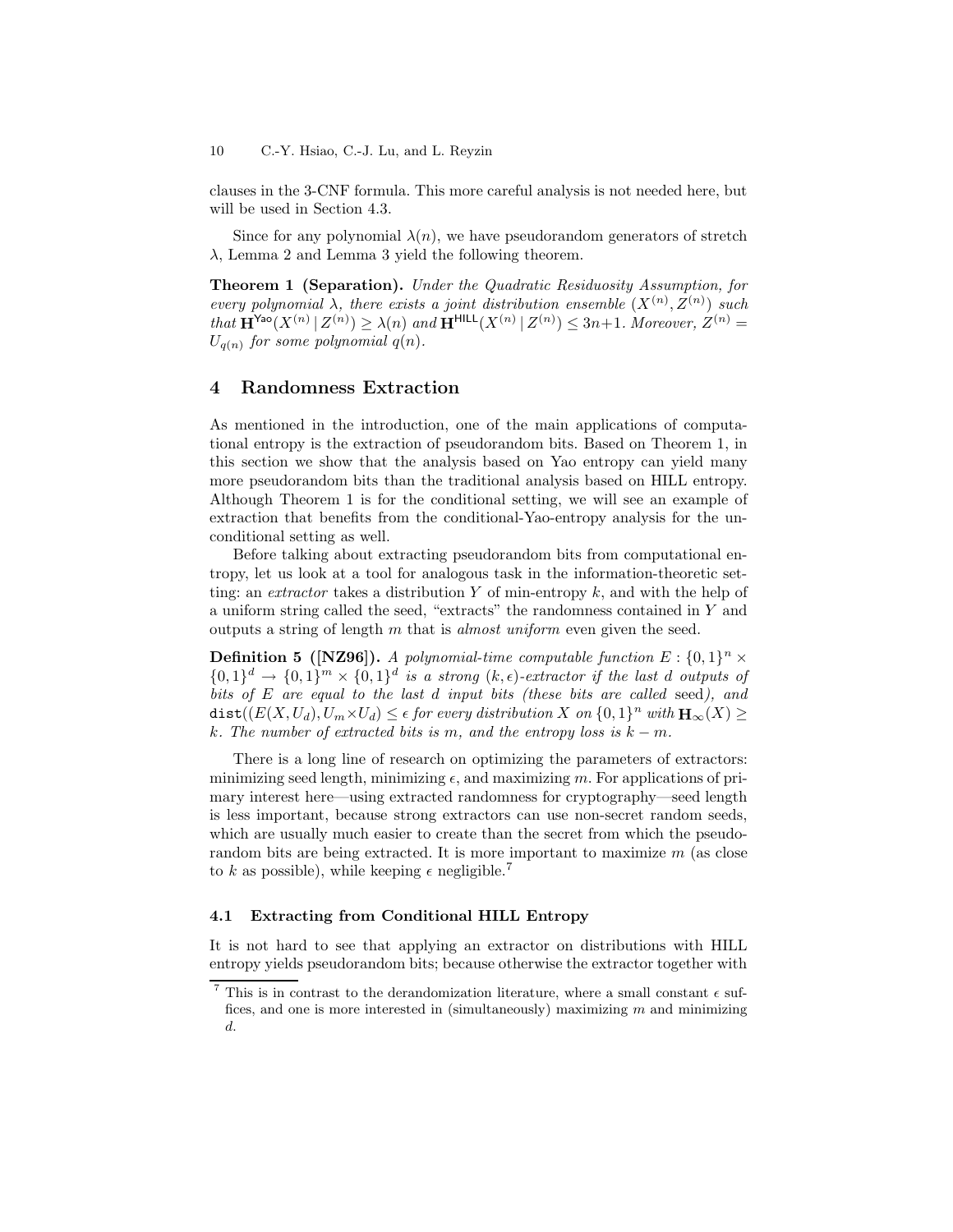the distinguisher violate the definition of HILL entropy. We show the same for the case of conditional HILL entropy. We reiterate that in the conditional case, the variable Z is given to the distinguisher who is trying to tell the output of the extractor from random.

**Lemma 4.** If  $\mathbf{H}_{\epsilon_1,s}^{\text{HILL}}(X|Z) \geq k$ , then for any  $(k - \log \frac{1}{\delta}, \epsilon_2)$ -extractor  $E : \{0,1\}^n$  $\times \{0,1\}^d \to \{0,1\}^m,$ 

$$
\operatorname{cdist}_{s'}(\{(x,z)\leftarrow(X,Z): (E(x,U_d),z)\}, U_m\times U_d\times Z)\leq \epsilon_1+\epsilon_2+\delta,
$$

where  $s' = s - size(E)$ .

*Proof.*  $\mathbf{H}_{\epsilon_1,s}^{\text{HILL}}(X|Z) \geq k$  means that there exists a collection of  $\{Y_z\}_{z\in Z}$  such that cdist<sub>s</sub>( $(X, Z)(Y, Z)$ )  $\leq \epsilon_1$ , and  $\tilde{\mathbf{H}}_{\infty}(Y|Z) \geq k$ . By Markov's inequality,  $\mathbf{Pr}_{z \in Z}[\mathbf{H}_{\infty}(Y_z) \leq k - \log \frac{1}{\delta}] \leq \delta$ . Hence, the extractor works as expected in all but  $\delta$  fraction of the cases; that is, for all but  $\delta$  fraction of z values,  $dist(E(Y_z, U_d), U_m \times U_d) \leq \epsilon_2$ . Taking expectation over  $z \in Z$ , we get

$$
\mathtt{dist}(\{(y,z)\leftarrow (Y,Z): (E(y,U_d),z)\},U_m\times U_d\times Z)\leq \epsilon_2+\delta\,,
$$

because dist is bounded by 1. The desired result follows by triangle inequality.  $\Box$ 

**Remark 2.** The entropy loss of E is at least  $2 \log \frac{1}{\epsilon_2} - O(1)$ , by a fundamental constraint on extractors [RT00], giving us a total entropy loss of at least  $\log \frac{1}{\delta} + 2 \log \frac{1}{\epsilon_2} - O(1)$ . The loss of  $\log \frac{1}{\delta}$  can be avoided for some specific E, such as pairwise-independent (a.k.a. strongly universal) hashing [CW79], as shown in [DORS06, Lemma 4.2]; because pairwise-independent hashing has optimal entropy loss of  $2\log\frac{1}{\epsilon_2}-2$ , this gives us the maximum possible number of extracted bits. The loss of log  $\frac{1}{\delta}$  can be also avoided when  $\min_{z \in Z} \mathbf{H}_{\infty}(Y_z) \geq k$  (as is the case in, e.g., [GKR04]).

Using an extractor on distributions with HILL entropy (the method that we just showed extends to conditional HILL entropy) is a common method for extracting pseudorandom bits. HILL entropy is used, in particular, because it is easier to analyze than Yao entropy. In fact, in the unconditional setting, the only way we know how to show that a distribution has high Yao entropy (incompressibility) is by arguing that it has high HILL entropy (indistinguishability). Nevertheless, Barak et al. [BSW03] showed that some extractors can also extract from Yao entropy.

#### 4.2 Extracting from Conditional Yao Entropy

Barak et al. [BSW03] observed that extractors with the so-called reconstruction procedure can be used to extract from Yao Entropy. Thus, Theorem 1  $(\mathbf{H}^{\text{Yao}}(X|Z) \gg \mathbf{H}^{\text{HILL}}(X|Z))$  suggests that such a *reconstructive* extractor with a Yao-entropy-based analysis may yield more pseudorandom bits than a generic extractor with a traditional HILL-entropy-based analysis. We begin with a definition from [BSW03].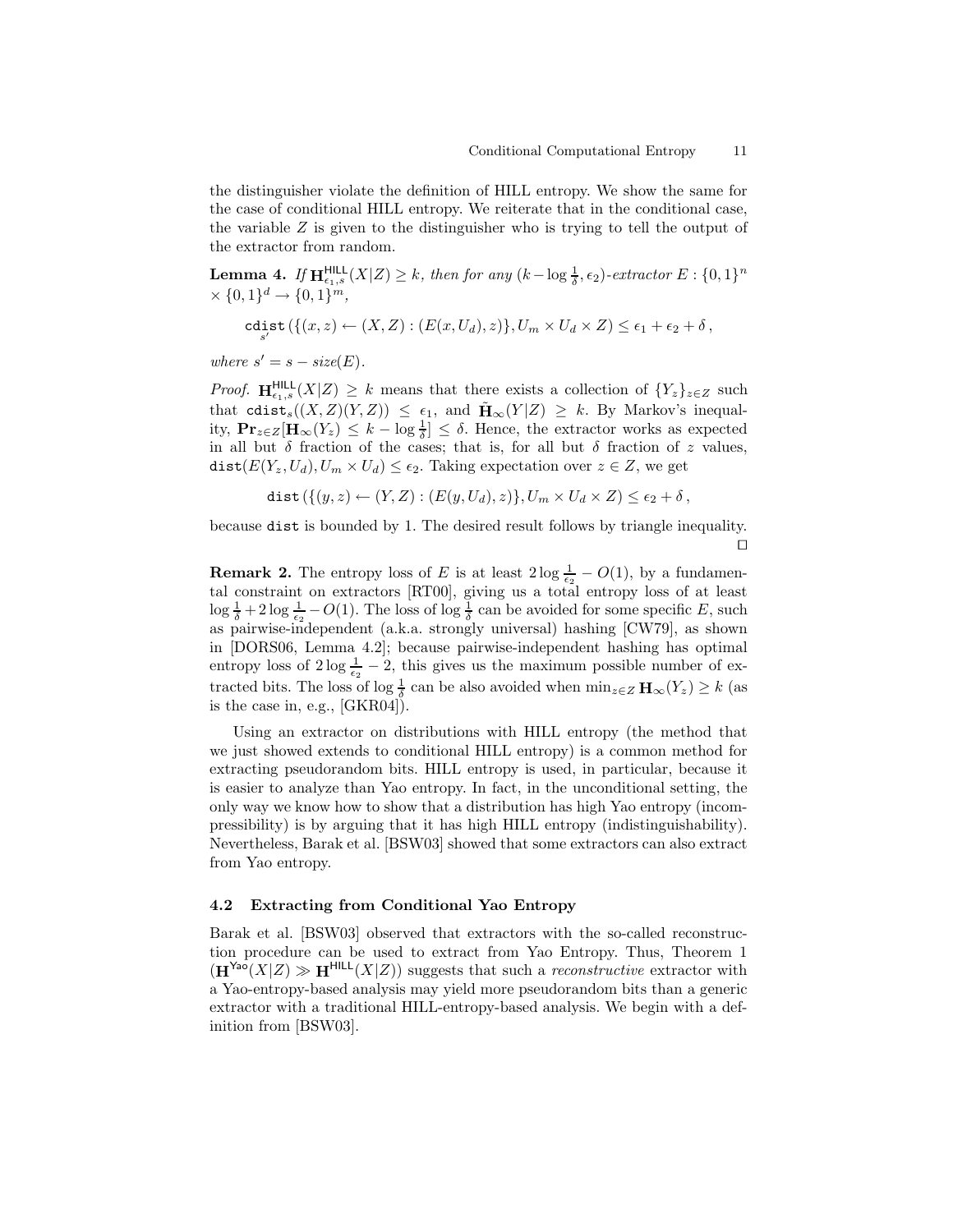**Definition 6 (Reconstruction procedure).** An  $(\ell, \epsilon)$ -reconstruction for a function  $E: \{0,1\}^n \times \{0,1\}^d \rightarrow \{0,1\}^m \times \{0,1\}^d$  (where the last d outputs are equal to the last  $d$  inputs bits) is a pair of machines  $C$  and  $D$ , where  $C$ :  $\{0,1\}^n \rightarrow \{0,1\}^{\ell}$  is a randomized Turing machine, and  $D^{(\cdot)}: \{0,1\}^{\ell} \rightarrow \{0,1\}^n$ is a randomized oracle Turing machine which runs in time polynomial in n. Furthermore, for every x and T, if  $|\Pr[T(E(x, U_d))] = 1 - \Pr[T(U_m \times U_d)] = 1| > \epsilon$ , then  $\Pr[D^T(C^T(x)) = x] > 1/2$  (the probability is over the random choices of C and  $D$ ).

Trevisan [Tre99] showed, implicitly, that any E with an  $(\ell, \epsilon)$ -reconstruction is an  $(\ell + \log \frac{1}{\epsilon}, 3\epsilon)$ -extractor, and Barak et al. [BSW03] showed that such extractors can be used to extract pseudorandom bits from distributions with Yao entropy. We extend the proof of Barak et al. so that their result holds for the conditional version of Yao entropy.

**Lemma 5.** Let X be a distribution with  $\mathbf{H}_{\epsilon,s}^{\text{Yao}}(X|Z) \geq k$ , and let E be an extractor with a  $(k - \log \frac{1}{\epsilon}, \epsilon)$ -reconstruction  $(C, D)$ . Then cdist<sub>s'</sub>  $((E(X, U_d), Z), U_m \times$  $U_d \times Z$ )  $\leq 5\epsilon$ , where  $s' = s/(size(C) + size(D)).$ 

*Proof.* Assume, for the purpose of contradiction, that there is a distinguisher  $T$ of size s' such that  $\Pr[T(E(X, U_d), Z) = 1] - \Pr[T(U_m \times U_d \times Z) = 1] > 5\epsilon$ . By the Markov inequality, there is a subset S in the support of  $(X, Z)$  such that  $\Pr[(X, Z) \in S] \geq 4\epsilon$ , and  $\forall (x, z) \in S$ ,  $\Pr[T(E(x, U_d), z) = 1] - \Pr[T(U_m \times S)]$  $U_d(z) = 1$  >  $\epsilon$ . For every pair  $(x, z) \in S$ ,  $Pr[D^{T(\cdot,z)}(C(x)) = x] > 1/2$ , where the probability is over the random choices of  $C$  and  $D$ . Thus, there is a fixing of the random choices of C and D, denoted by circuits  $\overline{C}, \overline{D}$ , such that  $\mathbf{Pr}_{(x,z)\leftarrow (X,Z)}[\bar{D}^{T(\cdot,z)}(\bar{C}(x))]=x] > 2\epsilon$ . Let  $c(x,z) = \bar{C}(x)$  and  $d(y,z) =$  $\bar{D}^{T(\cdot,z)}(y)$  be the compression and decompression circuits, respectively. Then  $\mathbf{Pr}_{(x,z)\leftarrow(X,Z)}[d(c(x,z),z)=x]>2\epsilon=2^{\ell-k}+\epsilon$ , a contradiction.

The above lemma does not yield more pseudorandom bits when given a distribution that has high Yao but low HILL entropy, unless we have a reconstructive extractor with long output length (compared to generic extractors, which work for HILL entropy). Fortunately, there is a simple way to increase the output length of a reconstructive extractor, at the expense of increasing the seed length; namely, by applying the extractor multiple times on the same input distribution but each time with an independent fresh seed. Furthermore, there do exist reconstructive extractors; e.g., the Goldreich-Levin extractor:  $GL(x, y) \stackrel{\text{def}}{=} (x \cdot y) \circ y$ , where  $\circ$  denotes concatenation and  $\cdot$  denotes inner product. Below, we describe more precisely how to increase the output length. For a proof, we refer the readers to Section 3.5 in the survey by Shaltiel [Sha02].

**Proposition 1.** Let  $GL: \{0,1\}^n \times \{0,1\}^n \rightarrow \{0,1\} \times \{0,1\}^n$  be an extractor with  $(\ell, \epsilon)$ -reconstruction. Then  $E : \{0,1\}^n \times \{0,1\}^{mn} \to \{0,1\}^m \times \{0,1\}^{mn}$  defined below is an extractor with  $(m + \ell, m\epsilon)$ -reconstruction. Let  $\circ$  denote componentwise concatenation (i.e., to agree syntactically with the definition of extractor, we concatenate the 1-bit outputs and the n-bit seeds separately)

$$
E(x, y_1, \ldots, y_m) \stackrel{\text{def}}{=} GL(x, y_1) \circ \cdots \circ GL(x, y_m).
$$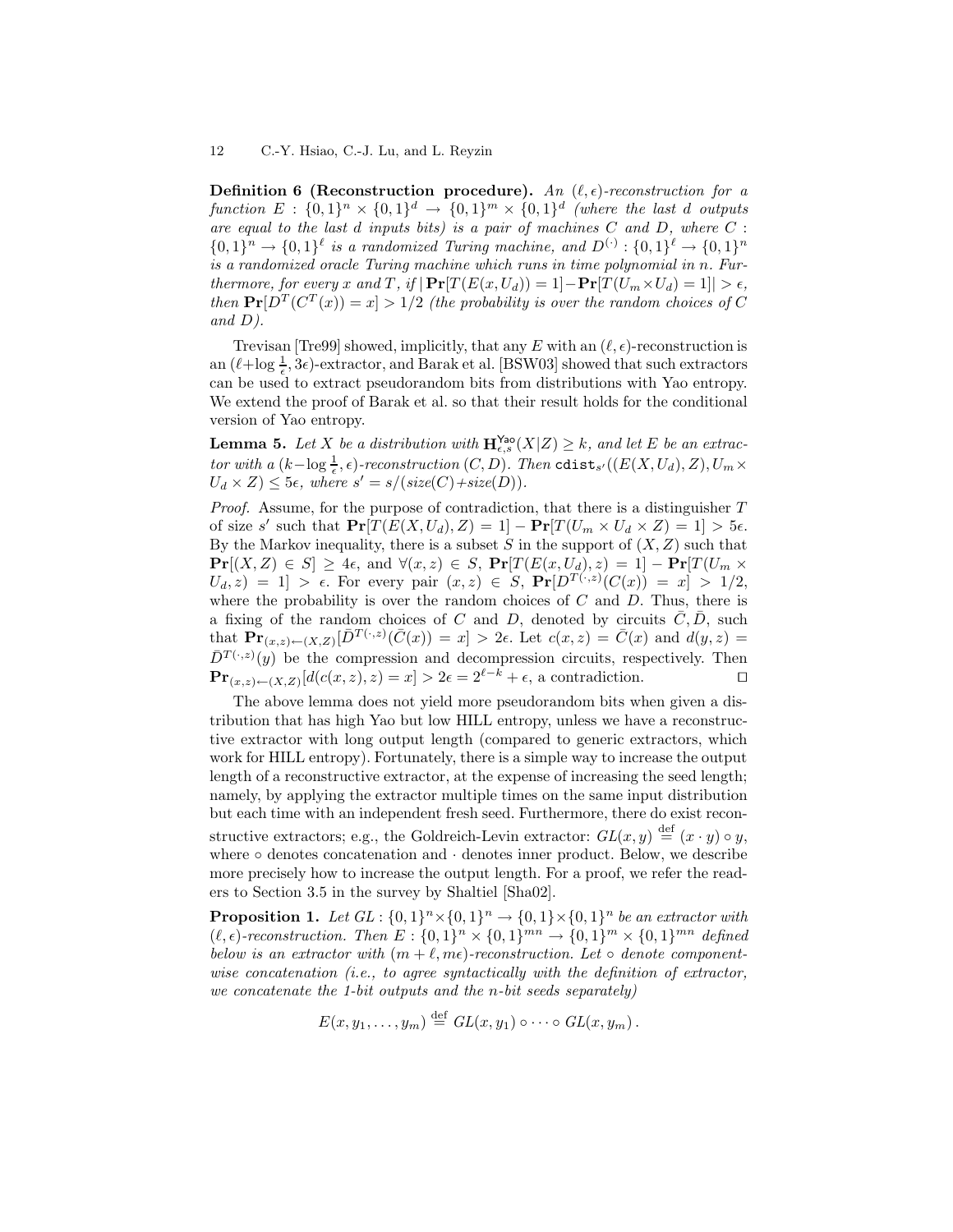For the Goldreich-Levin extractor,  $\ell = O(\log \frac{1}{\epsilon})$ . Then Lemma 5 implies that  $E$  extracts m pseudorandom bits out of any distribution that has Yao entropy  $m + \ell + \log \frac{1}{\epsilon} = m + O(\log \frac{1}{\epsilon})$ . This shows that it is possible to extract almost all of Yao entropy (e.g., if the negligible  $\epsilon = 2^{-\text{polylog}(n)}$  suffices, then all but a polylogarithmic amount of entropy can be extracted).

Using the distribution of Theorem 1, we can set  $\epsilon = 2^{-n}$  to extract  $\lambda(n)$  –  $O(n)$  bits from X that are pseudorandom even given Z. This is more than the linear number of bits extractable from X using the analysis based on conditional HILL entropy.

#### 4.3 Unconditional Extraction

In this subsection, let  $(X, Z) = ((G(U_n), \Pi), R) = \{ \alpha \leftarrow U_n : r \leftarrow U_{q(n)} : \pi \leftarrow$  $P(G(\alpha), \alpha, r) : ((G(\alpha), \pi), r)$  as defined in Section 3.2. The question is: how many pseudorandom bits can we extract from the unconditional distribution  $(X, Z)$ ? Surprisingly, analysis based on conditional entropy yields more bits than unconditional analysis, demonstrating that the notion of conditional entropy may be a useful tool even in the analysis of pseudorandomness of unconditional distributions.

Analysis based on unconditional entropy. The straightforward way is to apply an extractor on  $(X, Z)$ . This gives us almost k pseudorandom bits provided that  $\mathbf{H}^{\text{HILL}}(X, Z) \geq k$ , or  $\mathbf{H}^{\text{Yao}}(X, Z) \geq k$  for reconstructive extractors (see previous subsections). However, the best we can show is that  $H^{HILL}(X, Z) =$  $\lambda(n) + q(n) + O(n)$  (the analysis appears in Appendix B), and hence we cannot prove, using HILL entropy, that more than  $\lambda(n) + q(n) + O(n)$  bits can be extracted. On the other hand, we do not know if  $\mathbf{H}^{\text{Yao}}(X, Z)$  is higher; this is closely related to the open problem of whether HILL entropy is equivalent to Yao entropy, and appears to be difficult.<sup>8</sup> Thus, analysis based on unconditional entropy does not seem to yield more than  $\lambda(n) + q(n) + O(n)$  bits.

More bits from conditional Yao entropy. Analysis based on conditional HILL entropy seems to yield even fewer bits (see Lemma 2). But using conditional Yao entropy, we get the following result.

**Lemma 6.** It is possible to extract  $4\lambda(n) + q(n) - O(n)$  pseudorandom bits out of  $(X, Z)$ .

<sup>&</sup>lt;sup>8</sup> To show that  $\mathbf{H}^{\text{Yao}}(X, Z)$  is high, one would have to show that the pair  $(X, Z)$ cannot be compressed; the same indistinguishability argument as in Lemma 3 does not work for the pair  $(X, Z)$ , because in the simulated distribution, Z is simulated and thus has less entropy. It is thus possible that both the real distribution (where Z is random and  $\phi$  in X is pseudorandom) and the simulated distribution (where  $\phi$ is random and  $Z$  is pseudorandom), although indistinguishable, can be compressed with the help of the proof  $\pi$ .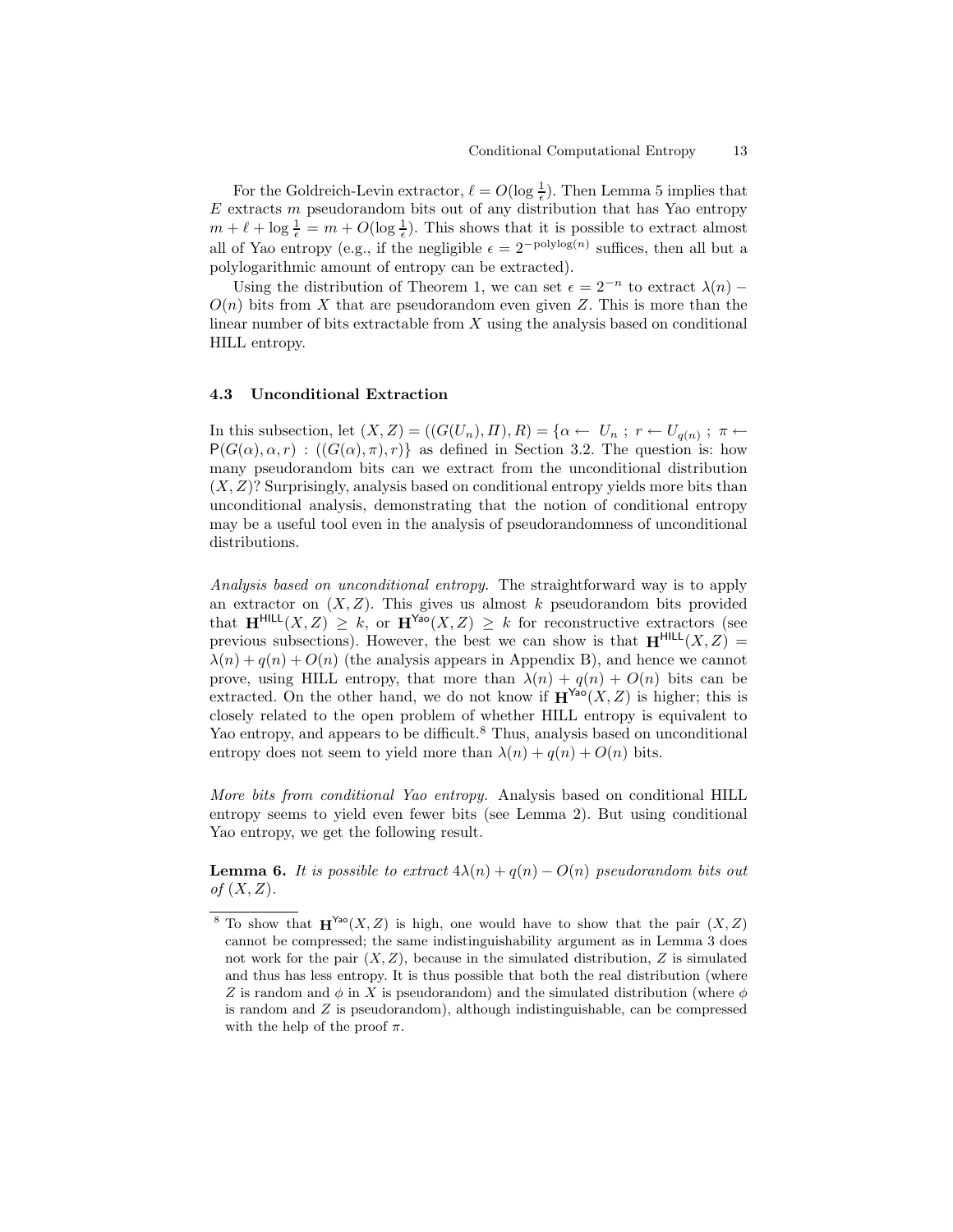Proof (Sketch). According to Remark 1 following Lemma 3, we can show that the conditional Yao entropy  $\mathbf{H}^{\text{Yao}}(X|Z) \geq \lambda(n) + 3\gamma(n)$ , where  $\gamma(n)$  is the number of clauses in the 3-CNF formula produced from  $\phi$  in the reduction from L to 3-SAT. Since  $\gamma(n) \geq \lambda(n)$ , we can extract  $4\lambda(n) - O(n)$  bits from X that are pseudorandom even given Z, by the last paragraph of Section 4.2. Noting that Z is simply a uniform string<sup>9</sup>, we can append it to the pseudorandom bits extracted from X and obtain an even longer pseudorandom string. Thus, we get  $4\lambda(n)$  +  $q(n) - O(n)$  pseudorandom bits using the analysis based on conditional Yao entropy.  $\Box$ 

# 5 Unpredictability Entropy

In this section, we introduce a new computational entropy, which we call unpredictability entropy. Analogous to min-entropy, which is the logarithm of the maximum predicting probability, unpredictability entropy is the logarithm of the maximum predicting probability where the predictor is restricted to be a circuit of polynomial size. Note that in the unconditional setting, unpredictability entropy is just min-entropy; a small circuit can have the most likely value hardwired. In the conditional setting, however, this new definition can be very different from min-entropy, and in particular, allows us to talk about the entropy of a value that is unique, such as  $g^{xy}$  where  $g^x$  and  $g^y$  are known to the observer, and possibly even verifiable, such as the preimage  $x$  of a one-way permutation f, where  $y = f(x)$  is known to the observer.

**Definition 7** (Unpredictability entropy). For a distribution  $(X, Z)$ , we say that  $X$  has unpredictability entropy at least  $k$  conditioned on  $Z$ , denoted by  $\mathbf{H}_{\epsilon,s}^{\text{unp}}(X|Z) \geq k$ , if there exists a collection of distributions  $Y_z$  (giving rise to a joint distribution  $(Y, Z)$ ) such that  $\text{cdist}_{s}((X, Z), (Y, Z)) \leq \epsilon$ , and for all circuits C of size s,

 $Pr[C(Z) = Y] \leq 2^{-k}.$ 

**Remark 3.** The parameter  $\epsilon$  and the variable Y do not seem to be necessary in the definition; we can simply require  $Pr[C(Z) = X] \leq 2^{-k}$ . However, they make this definition smooth [RW04] and easier to compare with existing definitions of HILL and Yao entropy.

Remark 4. Note that our entropy depends primarily on the predicting probability, as opposed to on the size of the predicting circuit or the combination of both (see e.g., [TSZ01,HILL99]). We choose to have s fixed, in order to accommodate distributions with nonzero information-theoretic entropy; otherwise the computational entropy of such distribution would be infinite because the predicting probability doesn't increase no matter how big the predicting circuit grows. For the case of one-way function, unpredictability entropy is what is often called "hardness." This notion is more general, and provides a simple language

 $9 \text{ In case } Z$  is not uniform but contains some amount of entropy, we can apply another extractor on it.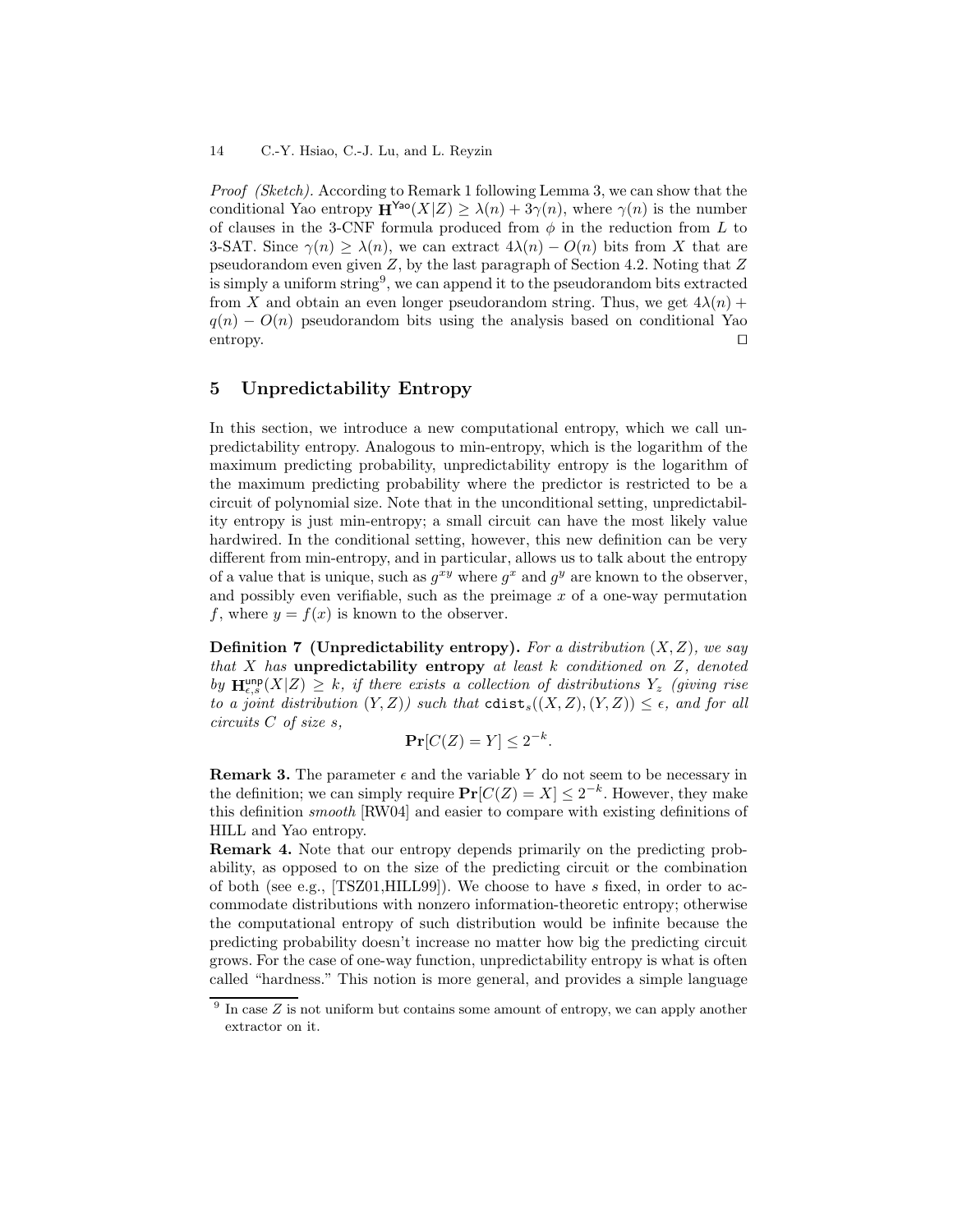for pseudorandomness extraction: namely, a distribution with computational entropy k contains k pseudorandom bits that can be extracted (see below).

#### 5.1 Relation to Other Notions and Bit Extraction

In this subsection we show that high conditional HILL entropy implies high unpredictability entropy, which in turn implies high conditional Yao entropy. Note that, assuming exponentially strong one-way permutations  $f$  exist, unpredictability entropy does not imply conditional HILL entropy: simply let  $(X, Z)$  $(x, f(x)).$ 

Lemma 7.  $\mathbf{H}^{\mathsf{HILL}}_{\epsilon,s}(X|Z) \geq k \Rightarrow \mathbf{H}^{\mathsf{unp}}_{\epsilon,s}(X|Z) \geq k.$ 

*Proof.*  $\mathbf{H}_{\epsilon,s}^{\text{HILL}}(X|Z) \geq k$  means that there is a Y such that  $\tilde{\mathbf{H}}_{\infty}(Y|Z) \geq k$  and cdist<sub>s</sub>((X,Z),(Y,Z))  $\leq$   $\epsilon$ . And  $\tilde{\mathbf{H}}_{\infty}(Y|Z) \geq k$  means that  $\mathbb{E}_{z \leftarrow Z}[\max_y \mathbf{Pr}[Y =$  $[y|Z=z]] \leq 2^{-k}$ , which implies that for all circuits C of size s,  $Pr[C(Z) = Y] \leq$  $2^{-k}$ .

Lemma 8.  $\mathbf{H}^{\text{unp}}_{\epsilon,s}(X|Z) \geq k \Rightarrow \mathbf{H}^{\text{Yao}}_{\epsilon,s}(X|Z) \geq k.$ 

*Proof.*  $\mathbf{H}_{\epsilon,s}^{\text{unp}}(X|Z) \geq k$  means that there is a collection of  $\{Y_z\}_{z\in Z}$  such that cdist<sub>s</sub>( $(X, Z), (Y, Z)$ )  $\leq \epsilon$ , and for all circuits C of size s,  $Pr[C(Z) = Y] \leq 2^{-k}$ . We will show that  $\mathbf{H}_{0,s}^{\mathsf{Y}_{\mathsf{ao}}}(Y|Z) \geq k$ , which in turn implies  $\mathbf{H}_{\epsilon,s}^{\mathsf{Y}_{\mathsf{ao}}}(X|Z) \geq k$ .

Suppose for contradiction that  $\mathbf{H}_{0,s}^{\text{Yao}}(Y|Z) \leq k$ . Then there exists a pair of circuits c, d of total size s with the outputs of c having length  $\ell$ , such that  $\mathbf{Pr}_{(y,z)\leftarrow (Y,Z)}[d(c(y,z),z)=y]>2^{\ell-k}$ . Because  $|c(y,z)|=\ell$ , guessing the correct value is at least  $2^{-\ell}$ , so  $\Pr_{(a,y,z)\leftarrow (U_{\ell},Y,Z)}[d(a,z) = y] > 2^{\ell-k} \cdot 2^{-\ell} = 2^{-k}$ , a contradiction since  $d(a, \cdot)$  (with some fixing of a) is a circuit of size at most s. So  $\mathbf{H}_{0,s}^{\mathsf{Yao}}(Y|Z) \geq k.$ 

Next, suppose for contradiction that  $\mathbf{H}_{\epsilon,s}^{\gamma_{\text{ao}}}(X|Z) < k$ . Then there exists a pair of circuits  $c, d$  of total size s with the outputs of c having length  $\ell$ , such that  $\mathbf{Pr}_{(x,z)\leftarrow (X,Z)}[d(c(x,z),z) = x] > 2^{\ell-k} + \epsilon$ . But  $\mathbf{Pr}_{(y,z)\leftarrow (Y,Z)}[d(c(y,z),z) = x]$  $y \leq 2^{\ell-k}$ , which means that  $d(c(\cdot,\cdot),\cdot)$  can be used to distinguish  $(X,Z)$  from  $(Y, Z)$  with advantage more than  $\epsilon$ , a contradiction to  $\text{cdist}_{s}((X, Z), (Y, Z)) \leq \epsilon$ . Hence  $\mathbf{H}_{\epsilon,s}^{\text{Yao}}(X|Z) \geq k.$ 

From Section 4, we know how to extract almost  $k$  bits from distributions with Yao entropy  $k$ , by using reconstructive extractors. Lemma 8 implies that the same method works for unpredictability entropy. Thus, the notion of unpredictability entropy allows for more general statements of results on hardcore bits (such as, for example, [GL89,TSZ01]), which are usually formulated in terms of one-way functions. Most often these results generalize easily to other conditionally unpredictable distributions, for instance, the Diffie-Hellman distribution  $(g^{xy} | g, g^x, g^y)$ . However, such generalization is not automatic, because a prediction of a one-way function inverse is verifiable (namely, knowing  $y$ , one can check if the guess for  $f^{-1}(y)$  is correct), while a guess of a value of a conditionally unpredictable distribution in general is not (indeed, the Diffie-Hellman distribution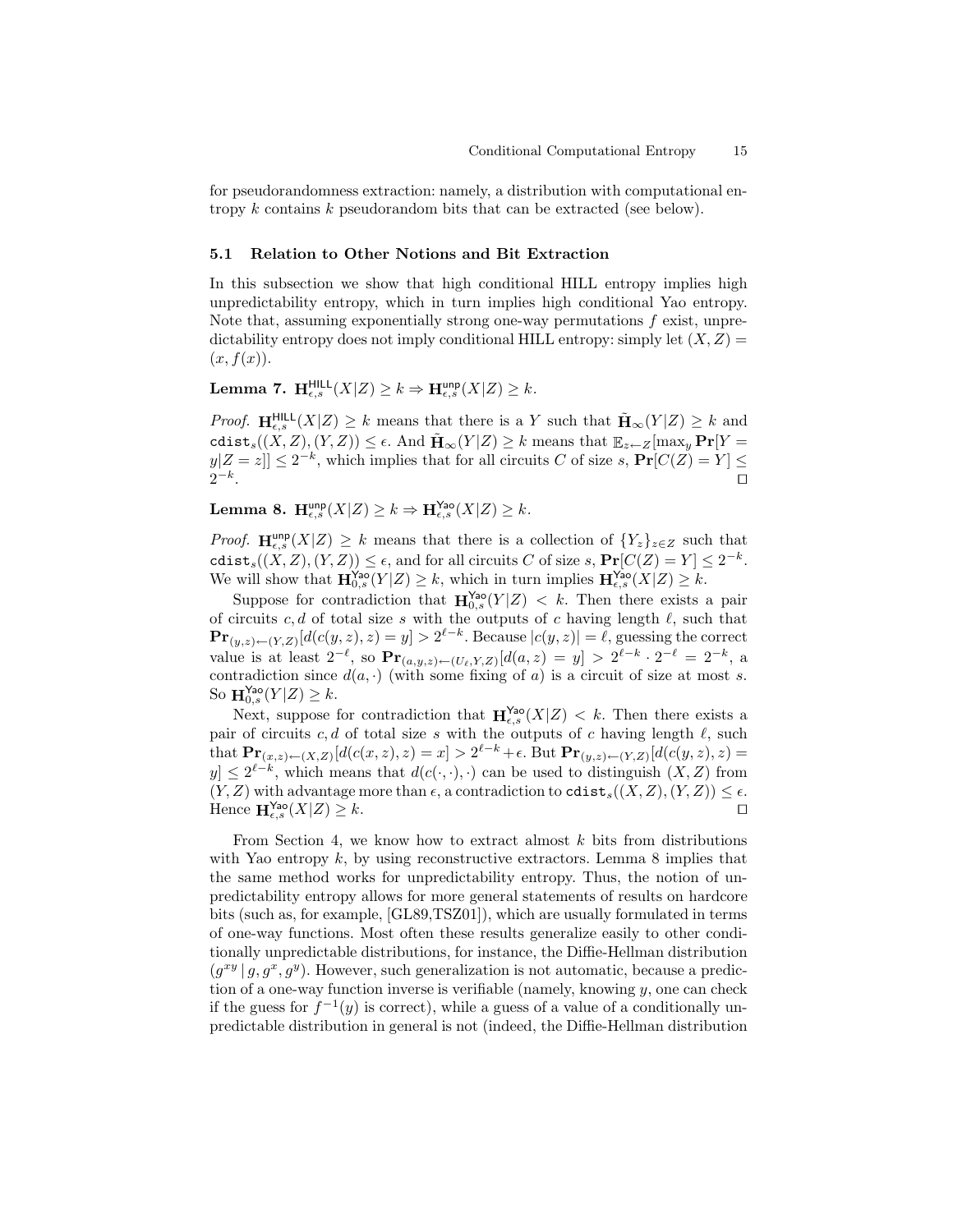does not have it unless the decisional Diffie-Hellman problem is easy). Thus, it would be beneficial if results were stated for the more general case of unpredictable distributions whenever such verifiability is not crucial. Unpredictability entropy provides a simple language for doing so.

# 6 Acknowledgments

We thank anonymous referees for their helpful comments, and Moni Naor for pointing out related work. This work supported was in part by the US National Science Foundation grants CCR-0311485, CCF-0515100 and CNS-0546614, the Taiwan National Science Council grants NSC95-2218-E-001-001, NSC95-2218-E-011-015 and NSC95-3114-P-001-002-Y02, and the Institute for Pure and Applied Mathematics at UCLA.

### References

- [BDMP91] Manuel Blum, Alfredo De Santis, Silvio Micali, and Giuseppe Persiano. Noninteractive zero-knowledge. SIAM Journal on Computing, 20(6):1084– 1118, December 1991.
- [BFM88] Manuel Blum, Paul Feldman, and Silvio Micali. Non-interactive zeroknowledge and its applications (extended abstract). In Proceedings of the Twentieth Annual ACM Symposium on Theory of Computing, pages 103– 112, Chicago, Illinois, 2–4 May 1988.
- [BSW03] Boaz Barak, Ronen Shaltiel, and Avi Wigderson. Computational analogues of entropy. In Sanjeev Arora, Klaus Jansen, José D. P. Rolim, and Amit Sahai, editors, RANDOM-APPROX 2003, volume 2764 of LNCS, pages 200–215. Springer, 2003.
- [CW79] J.L. Carter and M.N. Wegman. Universal classes of hash functions. Journal of Computer and System Sciences, 18:143–154, 1979.
- [DH76] Whitfield Diffie and Martin E. Hellman. New directions in cryptography. IEEE Transactions on Information Theory, IT-22(6):644–654, 1976.
- [DORS06] Yevgeniy Dodis, Rafail Ostrovsky, Leonid Reyzin, and Adam Smith. Fuzzy extractors: How to generate strong keys from biometrics and other noisy data. Technical Report 2003/235, Cryptology ePrint archive, http://eprint.iacr.org, 2006. Previous version appeared at EURO-CRYPT 2004.
- [GKR04] Rosario Gennaro, Hugo Krawczyk, and Tal Rabin. Secure hashed Diffie-Hellman over non-DDH groups. In Christian Cachin and Jan Camenisch, editors, Advances in Cryptology—EUROCRYPT 2004, volume 3027 of LNCS, pages 361–381. Springer-Verlag, 2004.
- [GL89] O. Goldreich and L. Levin. A hard-core predicate for all one-way functions. In Proceedings of the Twenty First Annual ACM Symposium on Theory of Computing, pages 25–32, Seattle, Washington, 15–17 May 1989.
- [GM84] S. Goldwasser and S. Micali. Probabilistic encryption. Journal of Computer and System Sciences, 28(2):270–299, April 1984.
- [HILL99] J. Håstad, R. Impagliazzo, L.A. Levin, and M. Luby. Construction of pseudorandom generator from any one-way function. SIAM Journal on Computing, 28(4):1364–1396, 1999.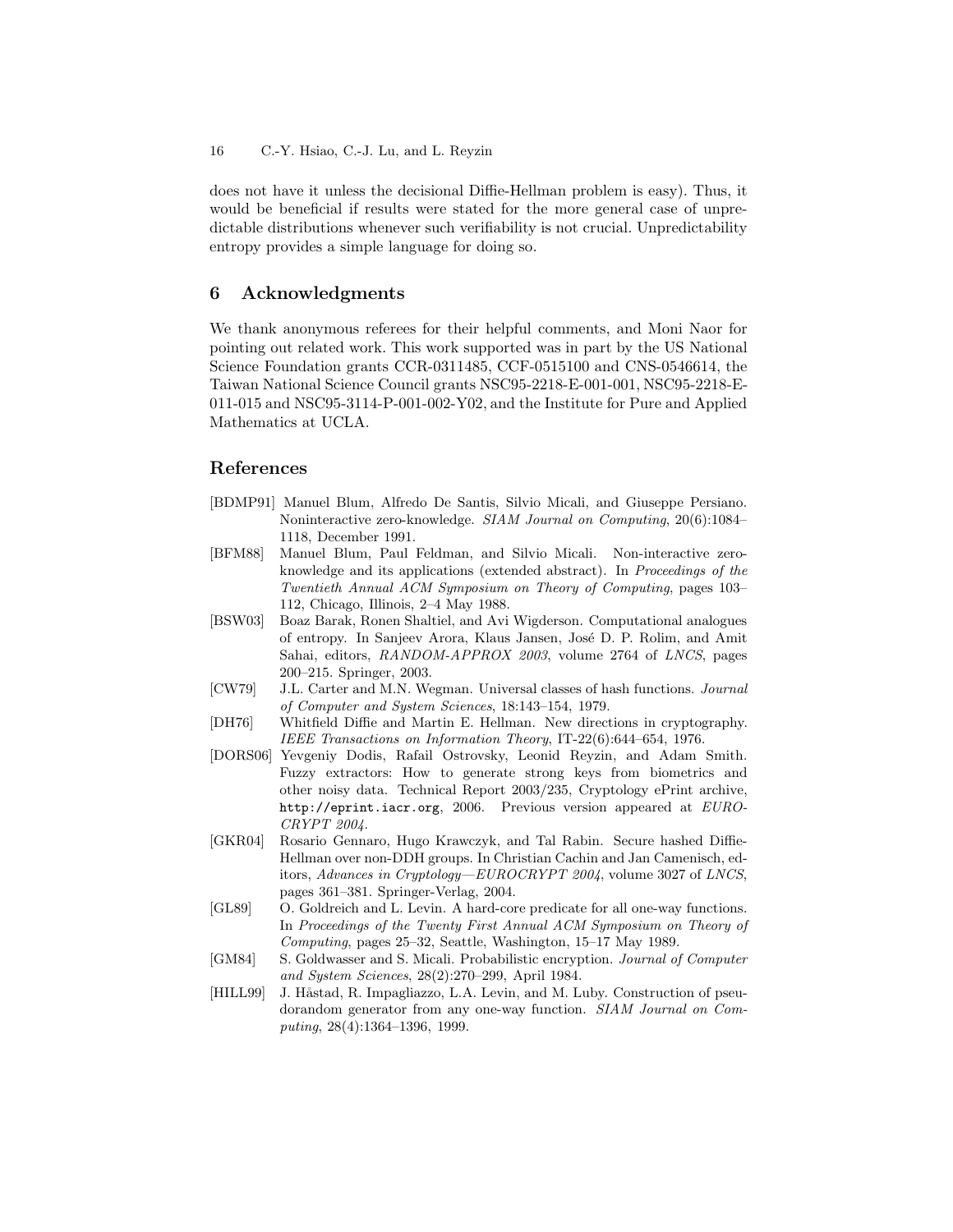- [Imp99] Russell Impagliazzo. Remarks in open problem session at the dimacs workshop on pseudorandomness and explicit combinatorial constructions, 1999.
- [LMS05] Matt Lepinski, Silvio Micali, and Abhi Shelat. Fair-zero knowledge. In Joe Kilian, editor, TCC, volume 3378 of LNCS, pages 245–263. Springer-Verlag, 2005.
- [Nao96] Moni Naor. Evaluation may be easier than generation. In *Proceedings of* the Twenty-Eighth Annual ACM Symposium on the Theory of Computing, pages 74–83, Philadelphia, Pennsylvania, 22–24 May 1996.
- [NZ96] Noam Nisan and David Zuckerman. Randomness is linear in space. Journal of Computer and System Sciences, 52(1):43–53, 1996.
- [RT00] Jaikumar Radhakrishnan and Amnon Ta-Shma. Bounds for dispersers, extractors, and depth-two superconcentrators. SIAM Journal on Computing, 13(1):2–24, 2000.
- [RW04] Renato Renner and Stefan Wolf. Smooth rényi entropy and applications. In Proceedings of IEEE International Symposium on Information Theory, page 233, June 2004.
- [RW05] Renato Renner and Stefan Wolf. Simple and tight bounds for information reconciliation and privacy amplification. In Bimal Roy, editor, Advances in Cryptology—ASIACRYPT 2005, LNCS, Chennai, India, 4–8 December 2005. Springer-Verlag.
- [Sha48] Claude E. Shannon. A mathematical theory of communication. Bell System Technical Journal, 27:379–423 and 623–656, July and October 1948. Reprinted in D. Slepian, editor, Key Papers in the Development of Information Theory, IEEE Press, NY, 1974.
- [Sha02] Ronen Shaltiel. Recent developments in explicit constructions of extractors. Bulletin of the EATCS, 77:67–95, 2002.
- [Tre99] Luca Trevisan. Construction of extractors using pseudo-random generators (extended abstract). In STOC, pages 141–148, 1999.
- [TSZ01] Amnon Ta-Shma and David Zuckerman. Extractor codes. In STOC, pages 193–199, 2001.
- [TVZ05] Luca Trevisan, Salil P. Vadhan, and David Zuckerman. Compression of samplable sources. Technical Report TR05-012, Electronic Colloquium on Computational Complexity (ECCC), 2005.
- [Wee04] Hoeteck Wee. On pseudoentropy versus compressibility. In IEEE Conference on Computational Complexity, pages 29–41. IEEE Computer Society, 2004.
- [Yao82] A. C. Yao. Theory and applications of trapdoor functions. In 23rd Annual Symposium on Foundations of Computer Science, pages 80–91, Chicago, Illinois, 3–5 November 1982. IEEE.

# A Modifications to the Proof of [LMS05]

The proof of Theorem 1 in [LMS05] requires the *n*-bit modulus  $x$  chosen by the prover (and, in our case, included as part of the proof) to be a Blum integer, i.e., a product of two primes that are each congruent to 3 modulo 4. However, the proof  $\pi$  (using the techniques from [BDMP91]) guarantees only that x is "Regular(2)," i.e., is square-free and has exactly two distinct odd prime divisors. In other words, we are assured only that x is of the form  $p^{i}q^{j}$  for some odd primes